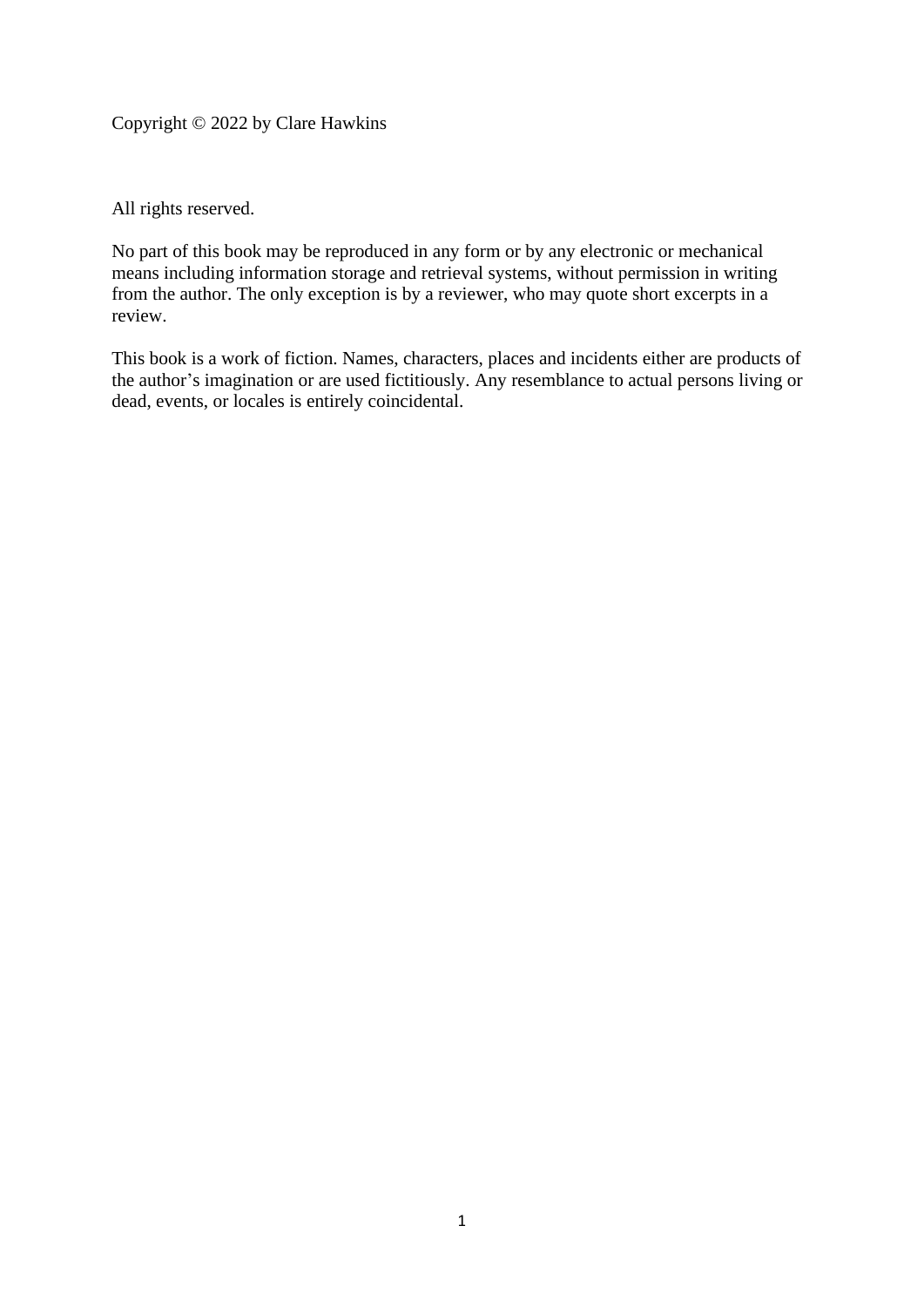## Chapter 1 **-** October 1696

The supper was passed in silence. Only the shuffling of old Bessie's feet on the stone flags as she brought in each dish and cleared away, and the clink of eating irons on plates broke the stagnant air between father and son. For some time now, John had avoided attempts to initiate conversation. Requests were futile too. But this evening his desperation drove him to risk one.

'Father, I would like to take a room in Edinburgh, to be nearer−'

'I forbid it,' his father said with cold certainty. 'You will not live in that iniquitous den. Until you show some strength of character to stay on the path of virtue, I will not suffer you to choose your own course.'

Where once the Reverend Wyllie had used blows with fist or stick, now words sufficed to reduce John to shameful impotence. "Honour thy father and thy mother." This and the other laws of God were scored into his mind and heart. There was no mother to be the recipient of his respect and honour nor any memory even, she having died at his birth. The beatings and reprimands of his childhood were punishment, he could only suppose, for deficits in his honour and respect towards his remaining parent.

The deepening furrow between his father's brows was the gauge of his disapproval. But with no means of supporting himself, John had no choice but to submit to his father's will, at least until such time as he was free of his studies. Now as his father warmed to the subject, John felt dismay at his own weak effort to state his case.

'A city is a nest of temptation, particularly for the young such as you, of a weak, irresolute and susceptible nature. There are taverns and worse, which some weak-minded people treat as harmless entertainment. These are not places for the righteous. No godly, clean-living man goes to such places.'

'It is not my wish to frequent taverns, I only  $-$ '

'Enough,' retorted his father. 'I will hear no more of this.' The Reverend Wyllie returned his gaze to his plate.

John could as well have debated with the toad that squatted by the pump in the yard, as he could with his father. There was no topic he could think of which would not invoke the criticism or ridicule of his father's tongue. Talk of John's studies would serve only to trigger a rant on the evils and dangers of reading heretical literature, which the university still allowed in spite of the complaints of the Kirk. Then his father would intone a list of approved writers and scholars from the ancients to the present day. John could not recall ever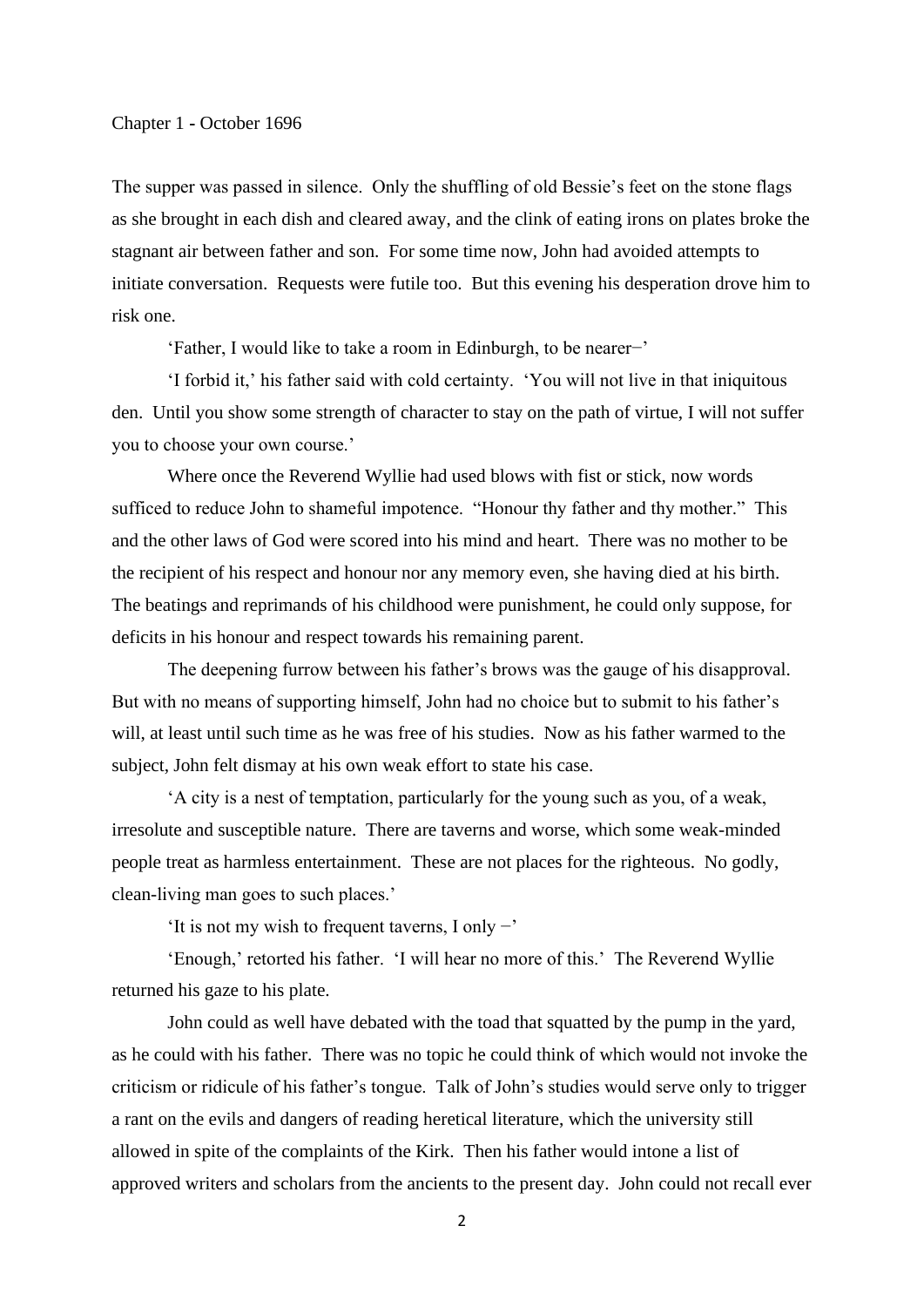seeing his father smile, nor betray a trace of humour or warmth, nor express any sign of joy at a happy event or piece of news. He would occasionally laugh, without mirth, at the expense of some sinner brought to account, to be shamed on the stool of repentance in church or at some devilry uncovered and punished by the Kirk Session.

So it seemed that the Reverend Wyllie had blighted any further chance of discussion, as was his usual practice, until to John's surprise, his father resumed in a less belligerent tone.

'I have collected, as you will know, the complete sermons of the great and pious Francis Farquhar of Arbroath. I've a mind to get them bound. Handling weakens and despoils them,' he said solemnly into his soup. 'I therefore charge you,' he continued, turning his frown on John, 'with the duty of approaching a bookbinder on my behalf when you're in the town. I find myself much engaged over these weeks. You must go to Master Carlyle in the Lawnmarket. He keeps a good, thrifty business I believe. Take the volumes there and engage his services. I will direct you as to my exact requirements.'

'Yes father, it will be done,' John replied, wondering whether this request was some kind of perverse test of his trustworthiness. His father guarded his collection of sacred texts and writings as though exposure to the eyes or hands of others would pollute them. Once as a child, John had dared to take one of his father's books from the shelf in his absence and had been sorely beaten for it. He hoped therefore, that he might accomplish this task without censure.

The next day, John and his fellow students broke free at the end of a grinding session on Geometry with Dr Arbuthnott. Their voices and laughter at their release rang in the chill air of the college courtyard and John found himself in the company of two who were walking his way, Mungo Craig, an arrogant, self-centred fellow and his more amiable cousin Allen Ferguson. Mungo was in a voluble mood, announcing his ambitions to become a leading force in the Kirk.

'I believe that I have the power,' Mungo declared, with a swoop of his voice as though he addressed a rapt crowd of the faithful before him, 'to make a mark, to pull back our countrymen from the edge of the abyss of sinfulness and decadence.'

'So, you think we're all bent on destruction?' said Allen Ferguson.

'Aye,' replied Mungo unequivocally, 'for don't you see it all about you? Consider the influences which are creeping in from England and from other quarters. We need ministers to instil godly discipline or all will descend into chaos. When such change leads to the destruction of values and the desecration of our true faith, bold men must take action.'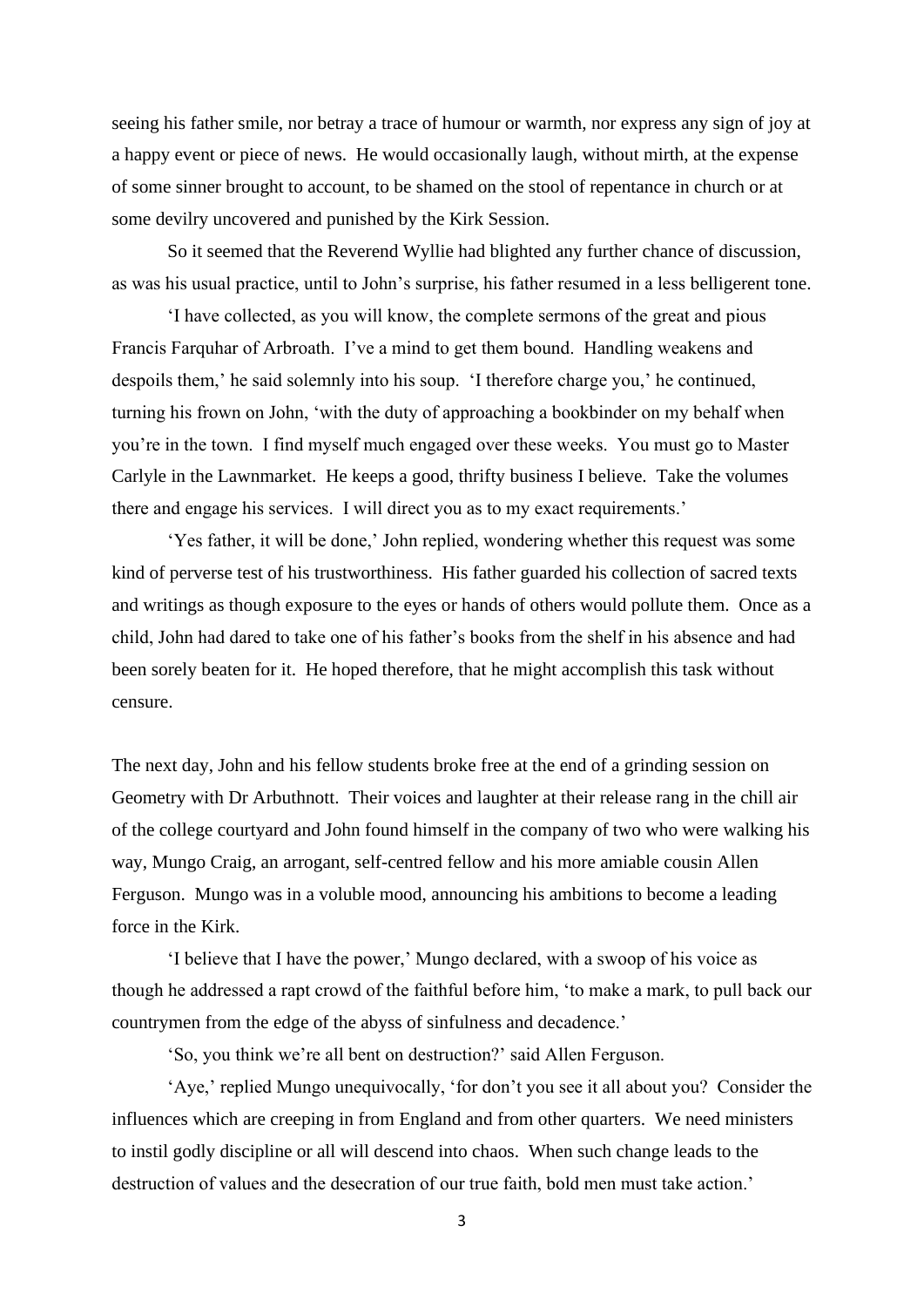John wearied to hear this: the same rigid, unforgiving doctrines and absolute convictions voiced by his father.

'God has called me,' said Mungo, raising his face to the grey sky as though looking for confirmation from on high. The expectant silence was not filled for a moment until Allen Ferguson broke it.

'And you're not troubled at all, Mungo, by a voice from the other place?' said Allen.

Mungo frowned at his cousin. 'Mock, if you wish, as one who has not felt true piety,' he said with a flourish of confidence.

'Och Mungo, did I not hear you just the other day join your voice to the heresies of Thomas Aikenhead?'

'Aikenhead the Atheist,' said Mungo in a tone of disgust, 'the fellow's full of monstrous falsehoods.'

'Aye well,' said Allen, 'but it's a trial to know where next your favours will fall, Mungo.'

John could not avoid a fleeting moment of amusement at this puncturing of Mungo's pride.

'I take exception−,' Mungo blustered, stopping and facing his cousin, his colour rising.

'Be still,' said Allen Ferguson, 'I jest.' He dodged past his cousin, strode ahead a few steps then turned to address John.

'But you, Master Wyllie, tell us of your ambitions.'

'I have little notion of what course I will take,' answered John, 'though my father would have me a minister. But I've a thought maybe of schoolmastering.'

'You're not serious, man,' burst in Mungo Craig, irked by the shift of attention, his pointed nose twitching, 'to spend all your waking hours in the company of brats. Schoolmastering, indeed!'

'But, Mungo,' said Allen with a smile, 'Are not ministers of the Kirk to be charged with the task of setting up schools in every parish in the land? You may find it incumbent upon you to undertake the tutoring of young minds, if you choose the church as your calling.'

'Never,' said Mungo Craig.

'Well, I think it noble,' continued Allen Ferguson, ignoring his cousin, 'And John has something about him makes people look up and take note.'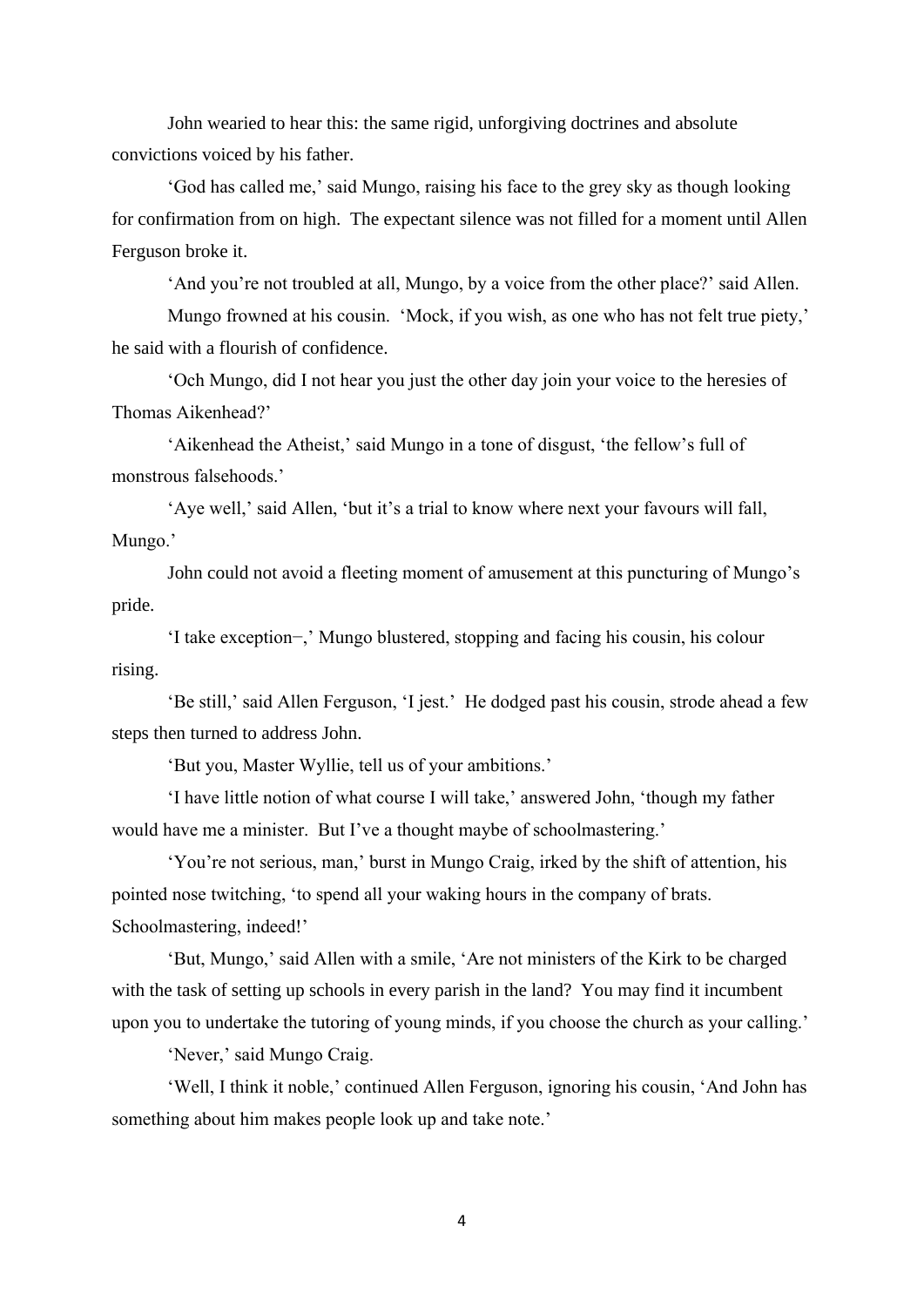'Well, it's easy enough to impress the young and the ignorant,' Mungo broke in, his lips twisting into a self-satisfied smile. 'Aye, there are some men may be content with mere drudgery, Master Wyllie, and perhaps you are indeed such a one.'

'Mungo, you've a mind to offend today, I can see,' said Allen.

'But I jest, man,' said Mungo smirking, 'just as you do. Pardon me, John, but there are some of us who aspire to higher ambitions.'

'Aye,' said John, feeling the prickling of his irritation at the man, 'and there are those that place personal advancement above true faith in the word of God.'

'Why Master Purity speaks,' said Mungo, his sneer unconcealed.

Glad of an excuse to quit the company of Master Mungo Craig, John swiftly took his leave, striding along Chambers Street and descending the steep steps two at a time to the Cowgate. Dodging the rivulets of mud in the narrow St Monan's Wynd, he came to the High Street, emerging near St Giles's Church, only a short walk from the Lawnmarket. Here, somewhere amidst the shopfronts and stalls, he would find Master Carlyle the bookbinder's establishment.

At the foot of the towering six storey building of Gladstone's Land, by a curving outside stair, he found the shop, but it was boarded and shuttered with a note pinned to the door. "*And God shall wipe away all tears from their eyes; and there shall be no more death, neither sorrow, nor crying, neither shall there be any more pain*. Closed due to a death."

As he stood wondering how best he could undertake his father's errand, a passing gentleman came to his aid. He was a portly, prosperous-looking individual wearing a smart coat, a tricorne hat and curled wig.

'If you're looking for another of the trade, I suggest that you make your way to David Fletcher's of Candlemaker's Row,' he said, waving a silver-topped walking stick in the direction of the said street. 'You'll find no better craftsmen in the city in my estimation. He's done a fine few books for me.'

'I am much obliged to you, sir,' John replied, pleased that a solution had presented itself with such ease.

The place was not half a mile's walk, the curving slope of a street of four storey buildings, descending to the Grassmarket. He came upon a small shop front with a sign in gold lettering stating the name of the owner. There was a narrow window at about eye height, through which he peered. Inside was a neat workshop, with two wooden benches along each side. Two walls were covered with small wooden shelves on which were arranged the tools and materials of the bookbinder's craft: reels of thread, small pots, sticks,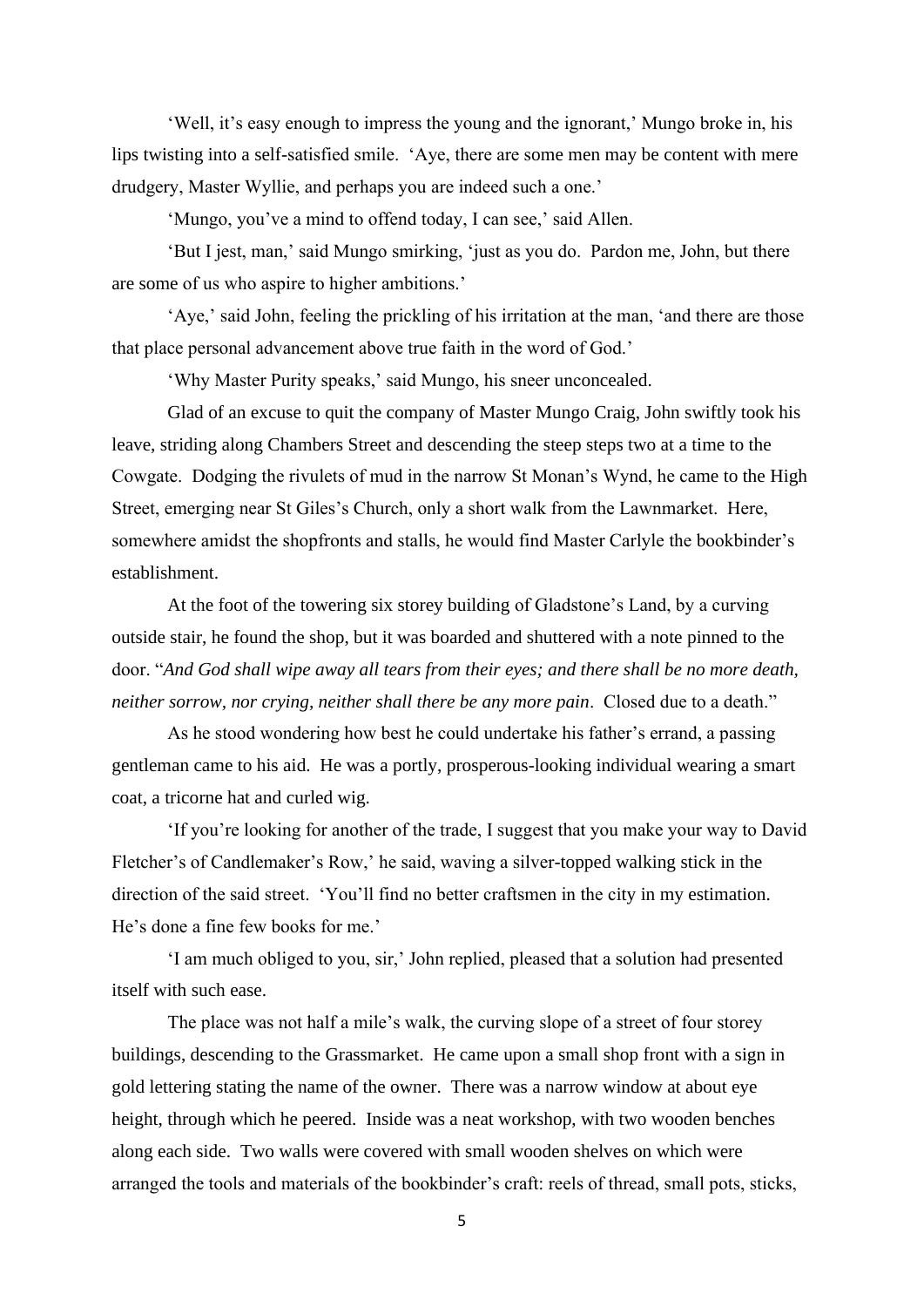brushes and metal tools of various sizes. Two large wooden framed machines, one loaded with a block of paper, stood on one of the benches. In a basket on the floor lay a pile of leather skins and in another coloured papers of many different tints, blues, pinks and greens.

Someone was working at one of the benches and John noticed to his surprise that it was a woman, clad in a white cap and a black apron. Her head was bent over her work and he could see one hand extended, pointing a knife blade, while the other held a wooden implement of some sort with a straight edge. He stood watching for several minutes, fascinated by the concentration and steady hand of the woman as the knife travelled slowly and smoothly through a thick sheet of paper or board.

He could not shift his gaze from her and was loath to knock on the door lest he interrupt the delicacy of the operation, and destroy the tableau before him. So he watched as she finished the cut and saw her stand up, placing the tools carefully one by one before her on the bench. She stretched backwards and raised both of her arms in the air, extending them, like a cat stretching after rising from a slumber in the sun, then lowering them slowly to her sides. Two long strands of tawny hair dangled loose from her cap by her cheeks. With a sweep of her hand she pulled off the linen cap from her head, releasing a shining plaited rope of hair which swung at her back. She shook her head, as though enjoying the freedom from this restraint and as she turned, John saw her face. She was young with strikingly regular features, skin without a blemish and soft grey eyes. Suddenly, as though aware of his presence outside, she looked at the window and her gaze met his.

John withdrew his face from the window in a shock of embarrassment at his own impropriety in spying upon a woman alone. He thought for a moment that he should retreat down the street and disappear from the place. However, he knew that such action would surely lead to an awkward interrogation by his father at the failure of his commission. So he steeled himself for an encounter with the young woman and knocked tentatively on the door. She opened it a moment later. She was perhaps a little younger than his nineteen years, with an open and clear expression, eyes bright with curiosity and a mouth which spoke not of suspicion or blame but of warmth in her greeting. Her hair was neatly concealed again under her cap.

'Pray, pardon me, Mistress,' he stuttered, 'for looking in at your window, for causing you offence, but I….,' and he glanced again at her as she held him in her gaze.

'Good day to you, sir,' she replied in a quiet voice. 'You have caused no offence. You have come on a matter of business?'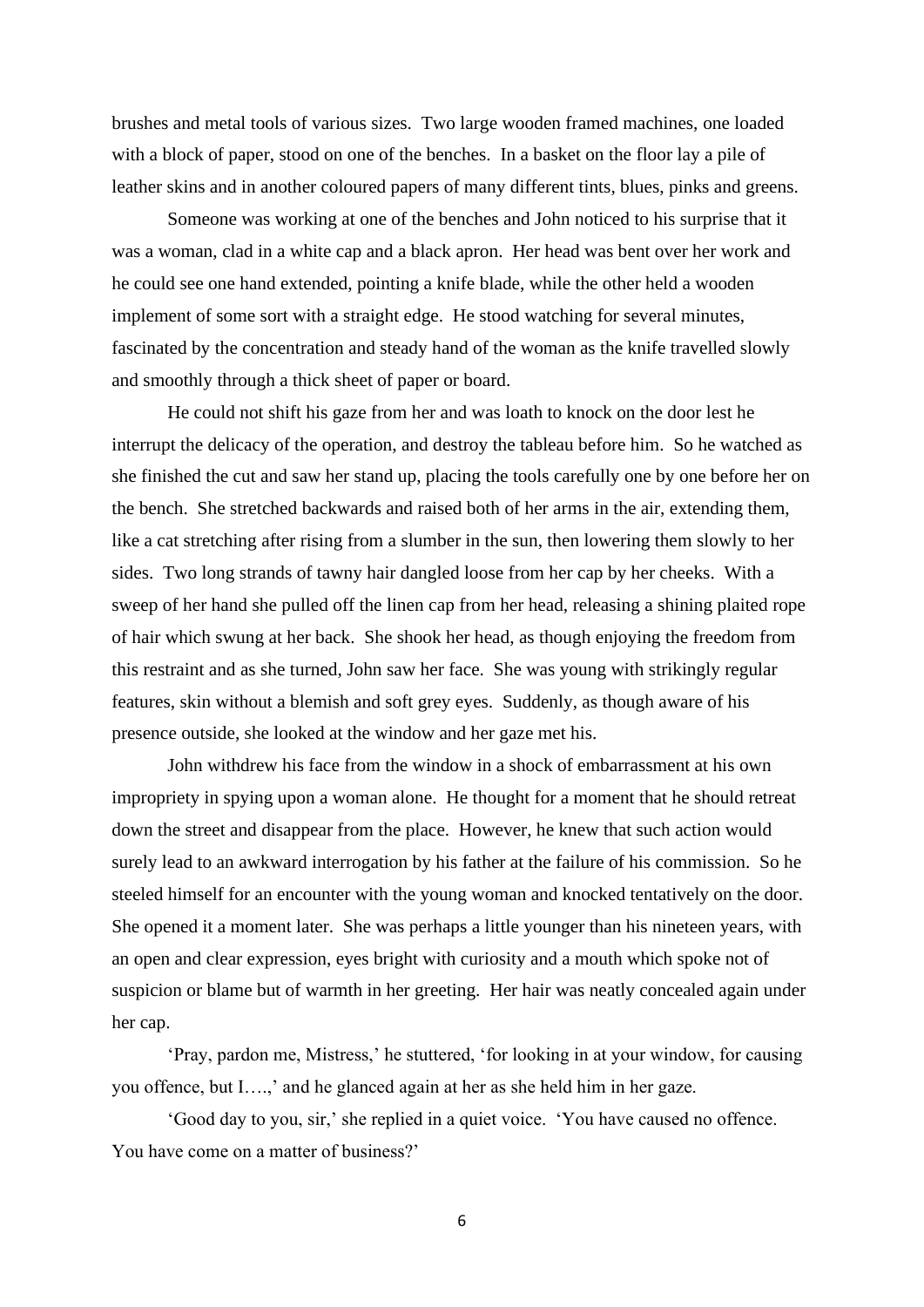'Yes, I have,' he said, indicating the parcel he held in his hands. 'It is a commission to bind these folios into a book, for my father.'

'Come in, sir', she replied, 'and place it here, if you please.' Her voice was soft and her manner of speech seemed to John refined for a person of her station. She cleared a space on the bench.

'My father will return at any moment, but if you would like me to see the work, I may be able to advise.' She spoke with the confidence and assurance of one much older and practised in her craft.

'Thank you kindly,' replied John, placing the package on the bench and fumbling with the knots of the string.

'Please, let me,' she said, leaning over the parcel. He stepped aside, aware of his closeness to her slight figure as her fingers darted quickly to release the tension in the knots and fold back the wrapping paper.

'The Sermons and Pieties of the Reverend Francis Farquhar,' she read from the frontispiece. 'This is a worthy project indeed.'

John sensed that her tone did not quite mirror the import of her words but he did not have a ready reply. He found himself instead in a state of near paralysis, having little or no experience of conversing with women, never having known his own mother and having no female relatives. His only exchanges with females were with their old servant, Bessie, and occasionally ladies at the kirk on a Sunday. There the demeanour of the dour parish women and their daughters, buttoned up in their black and grey, did not encourage any sort of social intercourse, beyond that of the exchange of devotional expressions fit for the Sabbath.

The young woman lifted her head from the pages and smiled at him, in a way that he had never before seen, with a brightness in her eyes and a delicate curve of her lips which revealed neat white teeth. Just as he thought he had lost the power to articulate any form of speech, the door of the shop was flung open and a tall, broad-shouldered man entered. He pulled off his bonnet to reveal rugged features and thin fair hair and nodded to the young woman. His gaze was friendly and direct as he addressed John, 'Good day to you, sir,' he said. 'I see that my girl has started some business with you in my absence.'

'Sir, Master Fletcher,' he stammered, 'my name is John Wyllie and I come on behalf of my father, the Revered Archibald Wyllie of the Parish of Morningside.'

'I am honoured to meet you, Master Wyllie,' he said offering his hand, 'and you have already met my daughter, Isobel.'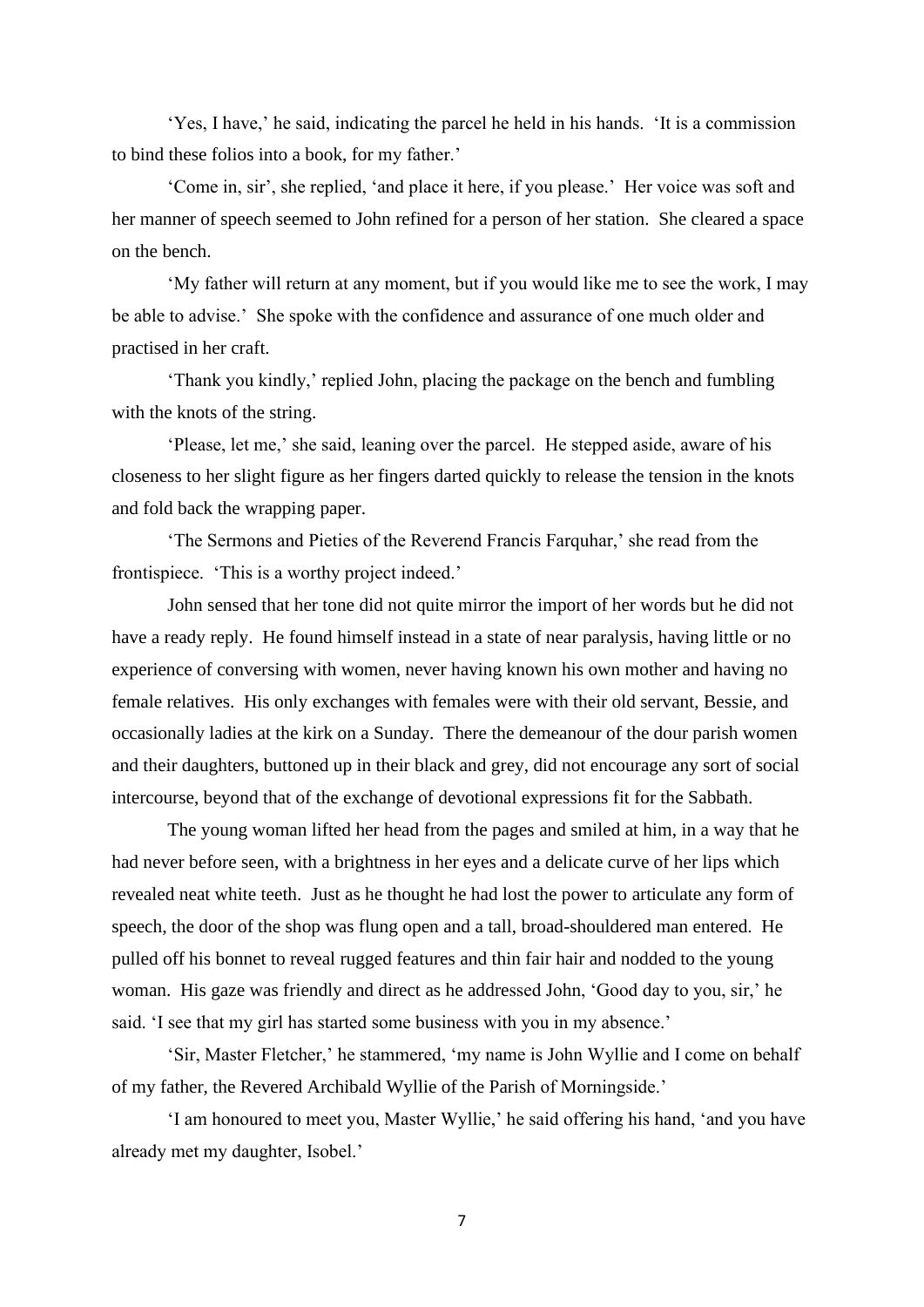John glanced at the young woman again and she curtsied quickly to him as he inclined his head.

'You're surprised to find a woman at such work, I suppose,' continued the bookbinder, 'but she's as gifted at this craft as any I know. Her mother has tried to persuade her to take up more homely pursuits, though.'

'And you think embroidering handkerchiefs and doing plain sewing of more value than making books?' said the girl with another smile towards John, which caused an uncomfortable rush of heat to his face. 'What do you think, Master Wyllie?' she said to him. 'How do you think women should best be occupied?'

John could summon no reply, feeling the weight of her expectant scrutiny and the presence of her father, who to John's relief, quickly intervened. 'Isobel, will you offer Master Wyllie some refreshment, while we look at the work to be done.'

'Would you take some soor-dook, Master Wyllie?' she said and he watched her neat figure disappear through the doorway at the back of the shop to return a few moments later with three cups of buttermilk.

David Fletcher drew up a three-legged stool for John near the bench on which the Reverend Wyllie's parcel of papers lay. His daughter, having placed the cups on the bench, took up a small notebook and came to stand by her father as he examined the leaves, measured and reckoned, calling out the figures which she noted in the book. The girl was so close that John could see the smooth curve of her cheek, the small ear lobe below her cap, the soft wisps of hair upon her neck, so close that he could have reached out and touched her face. He watched as her delicate wrist and agile hand moved over the paper with the pen.

'May I ask after your place of residence, Master Wyllie, so that I can have a reckoning delivered to your father tomorrow? We have a boy who will bring it,' said David Fletcher, turning to him.

John gave the details and took his leave from them as another customer entered the workshop. Out on the street, with his heart beating furiously, John chastised himself for his lack of foresight and guile in not offering to return himself the next day for the note of estimate. He realised suddenly and in a state of puzzled vexation, an overwhelming desire to see Isobel Fletcher again.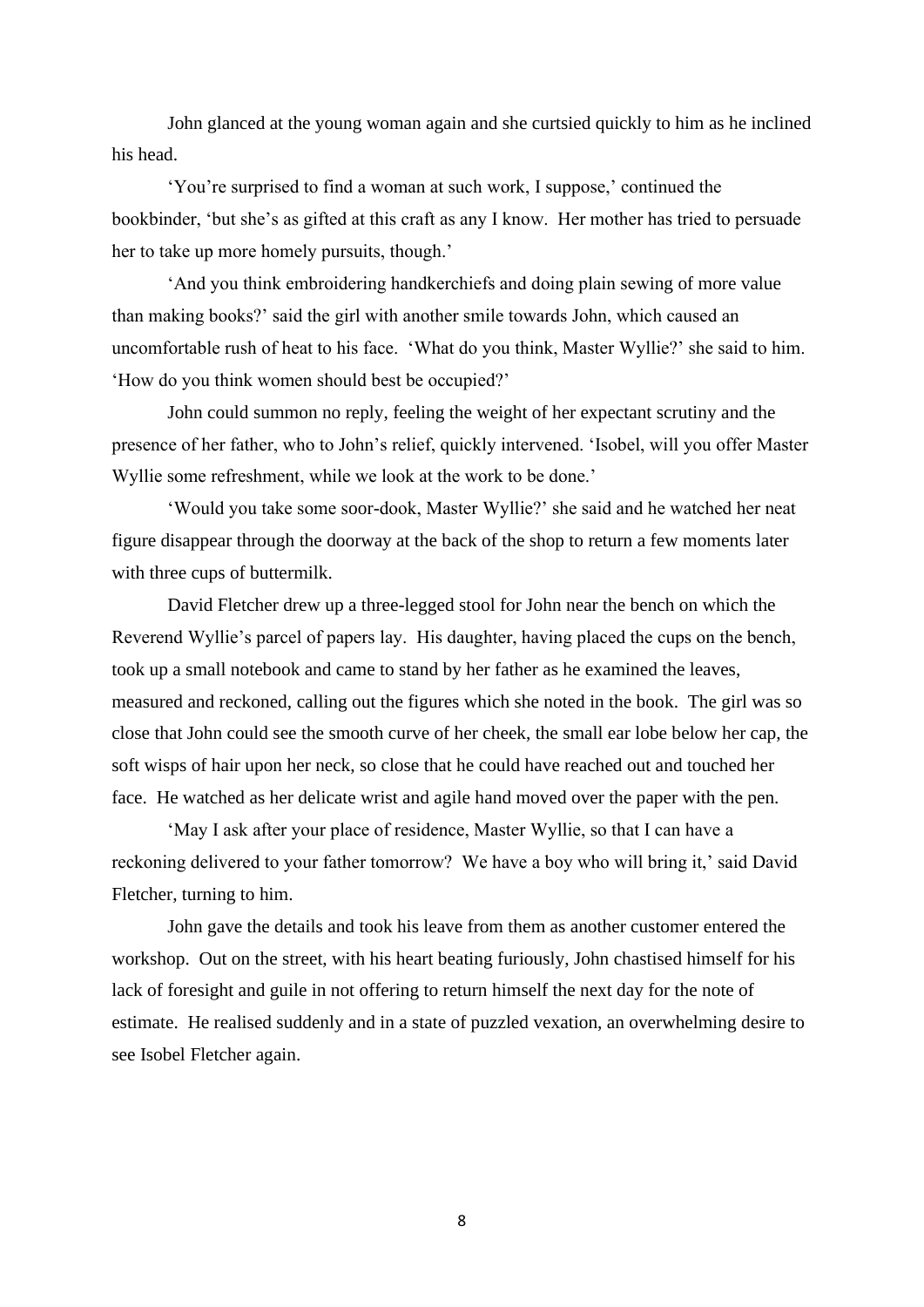## Chapter 2

'I'll take the reckoning myself, father,' Isobel said when she realised that their message boy would not be arriving that morning. 'Can you spare me for half a day?'

'Aye, lassie,' said David Fletcher, 'a walk in the clear air would be fine. Go safely though and be sure to be back for supper.'

Isobel took the main thoroughfare south through Bristo Port and was soon in the open countryside beyond the city walls. The summer had been gloomy with rain and there was talk of the harvests failing again, but today there was a rare, blue brilliant sky. Leaving the main highway and the stream of carts and riders, she crossed the rough grassland dotted with gorse and whin towards the small village of Morningside, about three miles distant from the town, with the promised note for the Reverend Archibald Wyllie. She strode quickly along, warmed by the sun and her eagerness to reach her destination.

She was merely delivering a note and would not be likely to encounter the son, the serious, shy John Wyllie and yet she knew that she would welcome another meeting. She would hand the note in to a servant no doubt and be gone. But she could not rid her mind of thoughts of the comely young man who had surprised her at her work the day before. She smiled to herself at the recollection of his awkwardness in her company. He could not look her in the eye, but then as the son of a minister, bred to be modest no doubt, he might have thought it improper to speak to a woman alone. How shocked he might be to find her arriving at his house uninvited, unannounced. Yet she had felt his eyes upon her as she stood close to him and had seen his parting look. This had struck her profoundly and stayed with her all night and at the first moment of her waking that morning.

She wondered about the propriety of her own behaviour. Was she too forward and too immodest? Her mother had said as much on several occasions, worried perhaps that she would never get a husband, with her sharp tongue and forthright ways. But she had no desire for a husband at all and wished she could work for her bread in her own right, for she knew her skills were as good as any man's. And if ever she were to marry, would she still be able to live her own life, she pondered.

She soon came within sight of a small clump of cottages at the side of the roadway which signalled the village of Morningside. The track was ridged by the passage of many cart wheels and pocked with the marks of horses' hooves. On each side of the track sloped the cultivated rigs of cottars in neat rows and beyond stood the tower of the parish church. It would not be hard to find the minister's house. Isobel already thought she had identified it as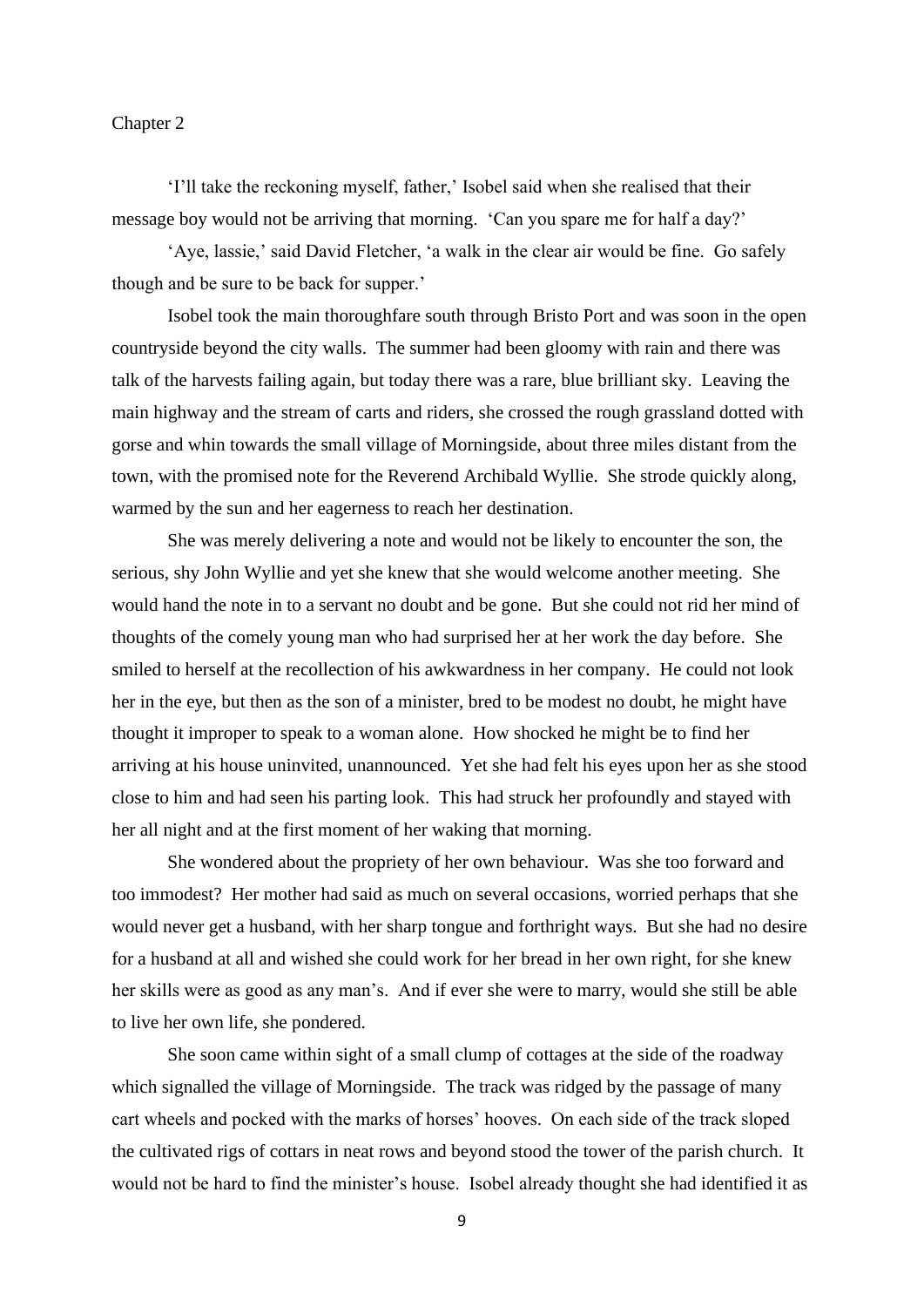the largest in the row which she approached. It was not likely that John Wyllie would be there, however, being occupied with his business whatever that might be.

The manse was a two storey stone house with a thatched roof and a walled yard to the rear. She sought out the back door which was reached through the yard, a shady square with uneven but clean-swept cobbles. Several doors led to a range of low slung outhouses, with one taller wooden clapboard building at the end, a stable or cowshed. She rapped hard on the back door of the house and waited, looking around. In the centre of the yard stood a pump with two wooden casks stacked one upon the other, a metal drinking cup on top and pail at the side. A black cat lay flat on the ground in one corner, the only patch of the yard, it seemed, which was penetrated by the sun.

An old woman opened the door and stepped out, a servant she guessed, with swollen feet and thin hair under her cap and an apron of hodden grey. She seemed bemused as Isobel explained her errand and handed her the note addressed to the Reverend Wyllie. She peered at Isobel through filmy eyes.

'The Meenister's no at home, lassie. He's in the toon, but I'll gie him the paper when he's back. Will you tak a wee drink?' she said, indicating the pump in the yard, 'for it's thirsty work all that walking, all the way from the city.'

'Thank you kindly,' Isobel replied going to the pump and taking up the pewter cup which she filled with water. It was cool and tasted sweeter than the water in the city, she thought.

'I'll get back tae my work, lassie,' said the old woman half closing the door, 'for the Meenister'll be sair vexed if his supper's late the night.'

Isobel thanked her again, bid her good day and headed back up the cart track the way she had come.

She had gone no further than twenty paces along the track, however, when she heard the sound of running feet behind her and turned to discover to her surprise that it was the young man, John Wyllie hurrying to catch up with her.

'Mistress Fletcher,' he called, his breath coming quickly with his exertions and a handsome flush on his cheeks.

'Master Wyllie, good day,' she said, hoping her friendly greeting would put him at ease.

'Mistress Fletcher,' he said again, 'you have come yourself from Edinburgh, just to deliver the note?'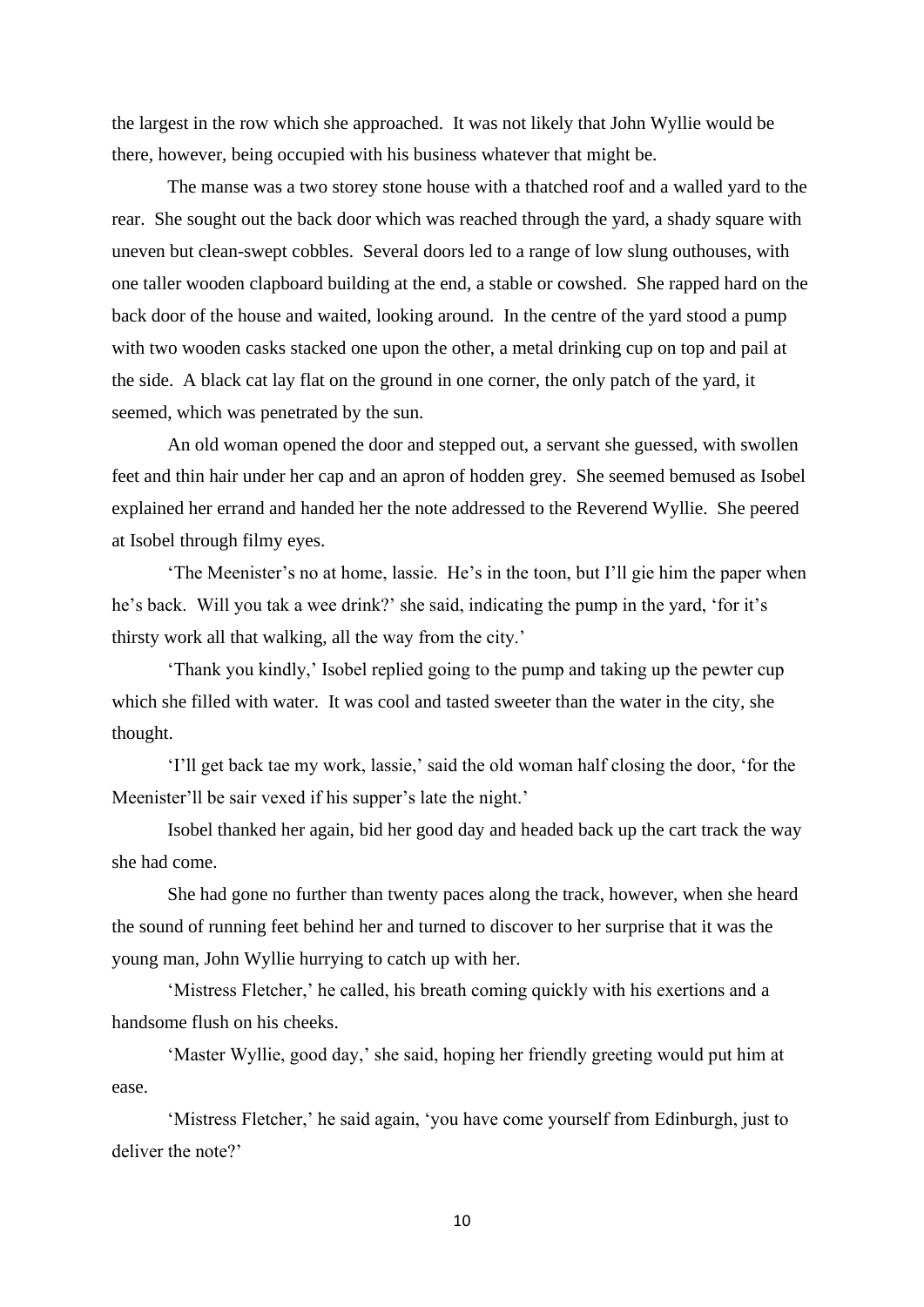'Aye, for the lad who takes our messages is not well today. Anyway, I love to walk out of the town. It's a rare fine day for it, don't you think?'

'Yes, I agree,' he said, 'I like to walk too, each day to the University. I find it invigorating, even in winter.'

He paused, his dark eyes on her, a slight frown on his brow, seeming for a moment at a loss for words. He faltered in his request. 'Mistress Fletcher, would you permit me to accompany you some of the way back, if it would not incommode you?'

She tried not to smile at his formality. 'No indeed, Master Wyllie, I would be pleased for some company,' she replied, with a note of enthusiasm she had not quite intended.

'Thank you,' he said, as they set off side by side on the road out of the village.

'Tell me about your studies at the University,' she said quickly, for fear of another awkward silence.

'Well, they are all but over,' he said. 'I must seek my way in the world after this year. My father would have me spend three more years in the study of Divinity. But I find that I have not the liking nor the dedication for that.'

'You surely need not follow his path, if it does not suit you,' she said and then felt herself colour at this unsolicited offer of her opinion. 'Pardon me, Master Wyllie, for speaking so boldly.'

He looked at her, more with puzzlement than affront. 'No, you need not seek my pardon. You are right,' he replied, looking down at the rough, pitted roadway where they walked.

'But it must be a great delight to study at the University,' resumed Isobel to repair the damage of her comment, 'to be able to read learned works and converse, argue and debate with others about them. My brother Thomas talks of it often. He's a student at the University too. Perhaps you know of him.'

'I have few acquaintances,' replied John Wyllie adding with a note of apology, 'I don't think I've had the pleasure of meeting your brother.'

Just as Isobel felt the weight of another silence descending between them, he looked at her again, and with more animation continued, 'But you are interested in the exercise of the mind?' he said with the usual note of surprise expressed by the few men, apart from her father and Thomas, to whom she had ever confessed this shameful secret.

'You're surprised at this in a woman?' she said, 'Do you think it wrong?' She saw him blush deeply and again regretted her bluntness.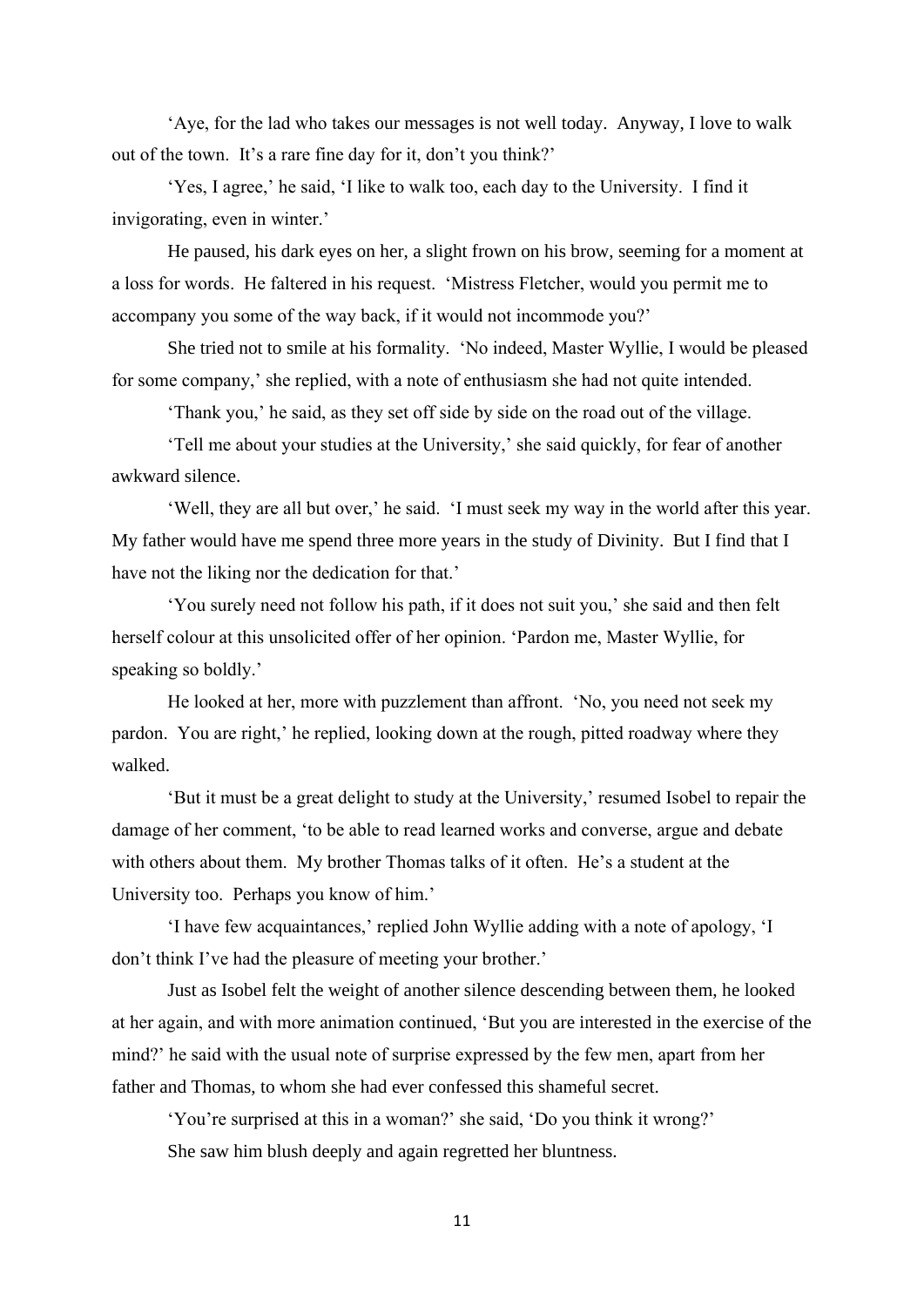'No, Mistress Fletcher, forgive me,' he said. 'I believe that everyone who has the capacity to learn to read should do so, for that is the way to the truth of the Scriptures. I think it admirable that you should wish to improve your mind.'

In his look Isobel was relieved to see none of the patronising piety of his words. In fact, he was gazing at her in expectation that she should continue.

'Aye, there are so many great works of literature,' she said, eager to pursue her chief interest, 'as well as the Scriptures of course. There are all sorts of learned writings, verses and essays, mysteries and in foreign languages too. How I should love to read them. Thomas has taught me a little of Latin, but I know no Greek nor any French. Sometimes when I'm working on a book in the workshop, I find myself looking too much at the texts and reading so long that I fall behind.'

Isobel realised that she had indulged her excitement and that her rush of self-conceit might be tiresome to John Wyllie. He would surely not wish to proceed any further and endure more of her frivolous talk, for by now they had reached the open plain and the common pastureland with its network of paths converging on the main thoroughfare. There in the distance stood the black silhouette of the city against a sky now greying with gathering clouds. On a ribbon of road at some distance away, Isobel glimpsed a lone horseman cantering towards them.

'Forgive me again, Master Wyllie' she said, turning to him, 'for my foolish chatter. I declare my wish to be learned and yet say nothing of any import.'

'I don't think you at all foolish,' he said and his eyes were warm now, his voice soft, his embarrassment gone. 'Tell me pray, what you would wish to read.'

'If you will not speak of it to anyone, I'll tell you. I would love to know French,' Isobel confessed freely in a way which surprised her, as he was little more than a stranger to her. 'For there are some wonderful works in that language, tales of chivalry and romance, such as the story of Lancelot by Chrétien de Troyes which I have only read in part, in English − But you would not approve, for you think I should read only the Scriptures. I think you must judge me harshly for my tastes.'

He coloured again and shook his head. 'Please do not think I judge you. You speak of works I have never read.' He paused and added, 'But I do know some French and would gladly teach you.'

It was Isobel's turn to blush. 'Master Wyllie, that's generous and kind.' She found herself longing to accept and smiling, met his gaze.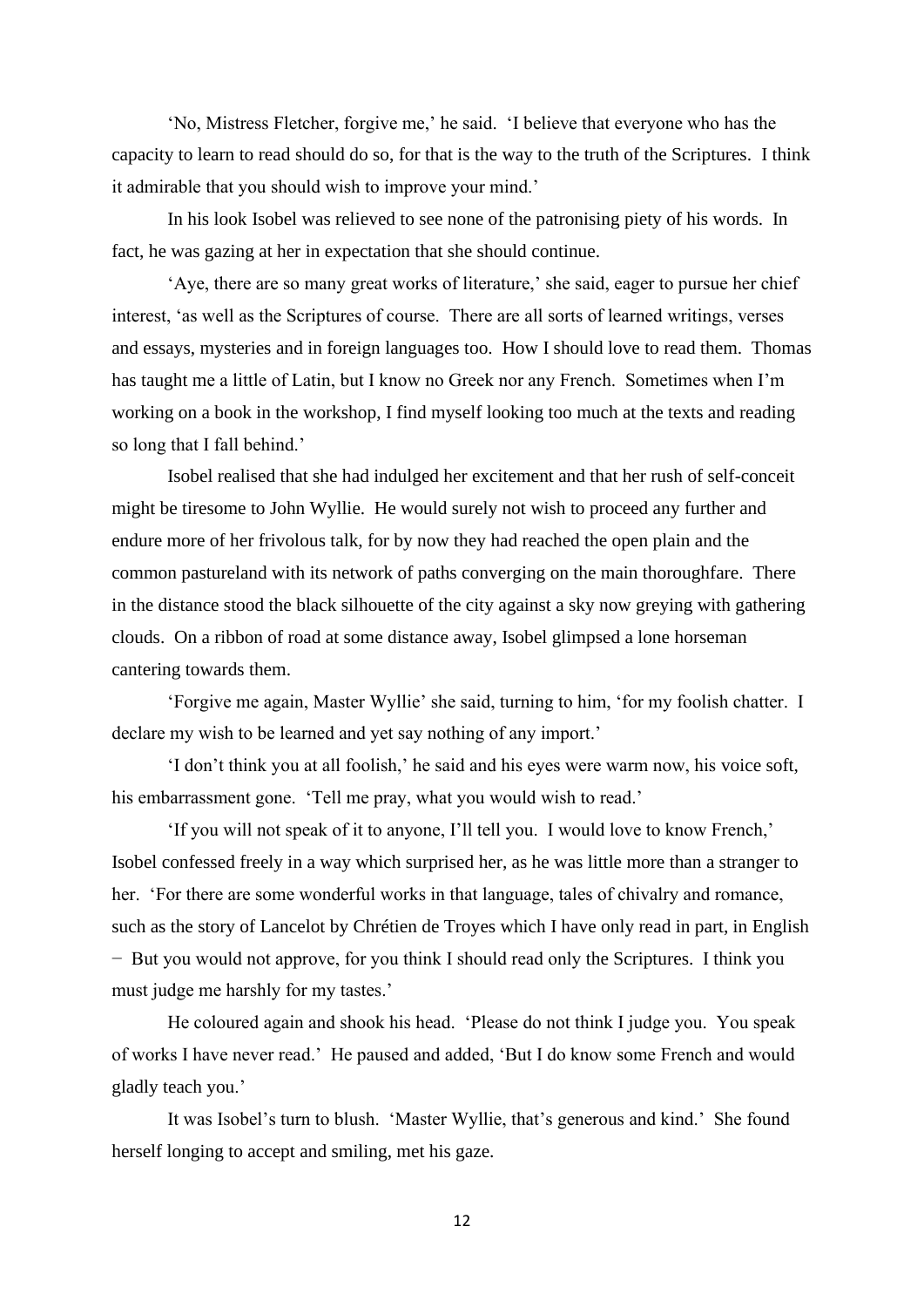$\cdot$ I have books, a French reader, I will happily lend  $\sim$  he said, but looking up at the sound of hoof beats on the roadway, stopped abruptly. The horse and rider she had spied from the distance were now at about two hundred paces from where they stood. John Wyllie's face blanched and he stepped away from her.

'Who is it?' she asked, suspecting some sort of danger, so odd and sudden was his reaction. She glanced at the horseman who was reining his beast to a walk.

'It's my father,' he replied, his jaw tightening. The horse drew nearer and Isobel saw that the rider was a solid and powerful figure, a man of middle years with black eyes and a down-turned mouth. He stared first at his son then fixed his gaze upon Isobel. John took a step towards him.

'Father, this is Mistress Fletcher. Her father is Master David Fletcher, the bookbinder. You will recall that I took the volumes of sermons to have them bound, as I told you, in the absence of Master Carlyle.'

The Reverend Wyllie said nothing in return and from his seat on the motionless horse, continued to stare at Isobel.

'Mistress Fletcher delivered the reckoning to the house for you herself,' added John, his voice as tense as the clenched fist at his side.

Isobel felt her colour rise with anger and discomfort at the older man's incivility.

'Mistress Fletcher,' John continued in a toneless voice, glancing at her, 'this is my father, the Reverend Wyllie.'

Still the man made no motion or sign to acknowledge Isobel's presence or respond to his son's words. She could endure this no longer, loathing the man's stare and determined not to be cowed by it.

'Sir,' Isobel spoke up, 'if you should find the estimate of costs to your liking, my father will be most happy to serve you. He will complete the work to order in the shortest time possible and to the highest standard of craftsmanship. There is no one better at his craft in Edinburgh.'

The Reverend Wyllie's eyes darkened and he replied, his voice a hard sneer, 'Young woman, I do not require you to speak on this matter, but will do business with your father, if at all.'

He jerked the reins and urged his horse forward without taking his leave, addressing instead his hapless son, who stood with his head bowed at the side of the track. 'Come, sir.'

John cast a look close to despair at Isobel by way of farewell, then turned to follow his father's horse back towards the village. Isobel stood astonished and appalled, hearing the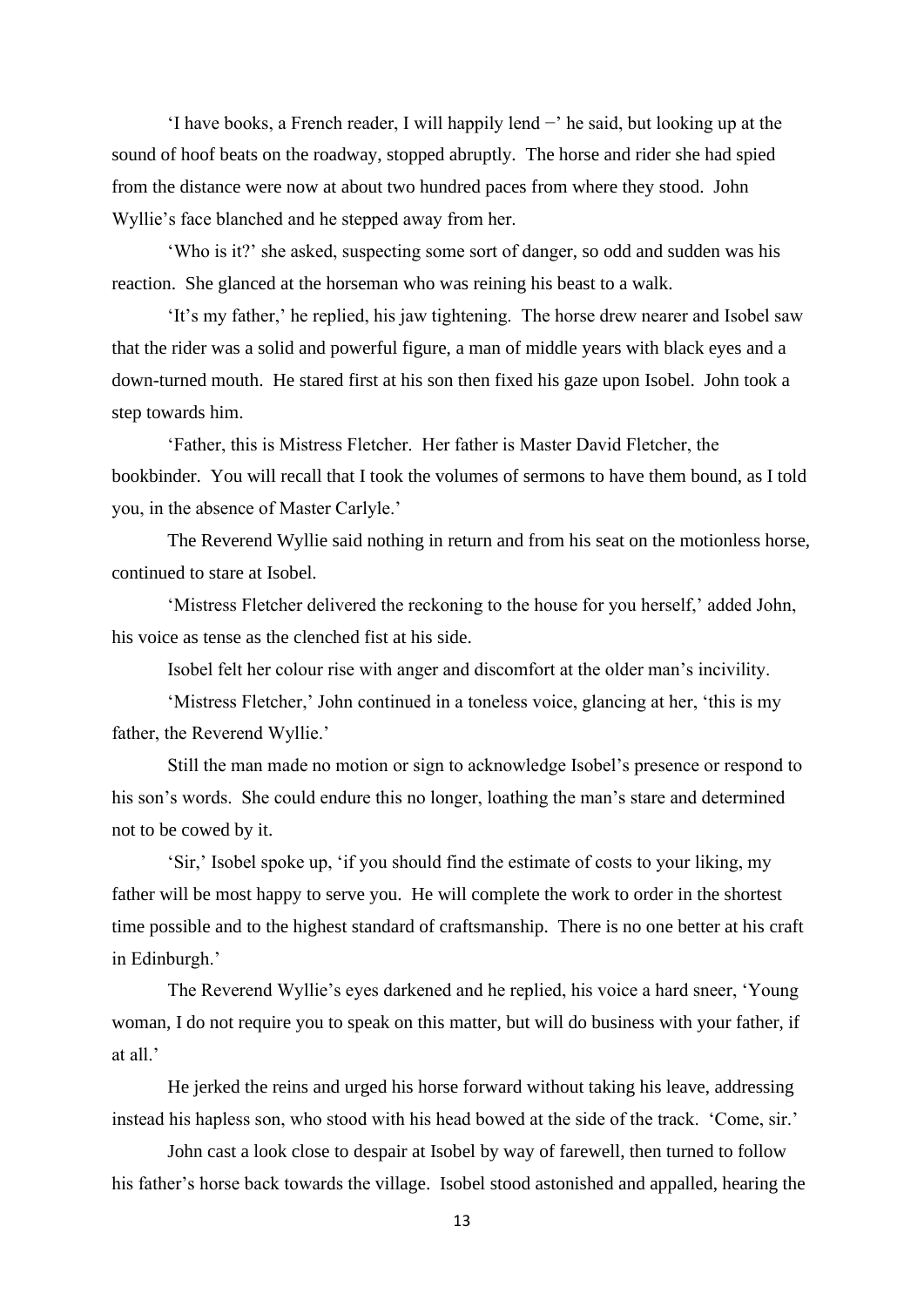voice of the Reverend Wyllie declaiming loudly to his son and for her ears too, 'You will consort no more with that woman.'

Isobel stood for a moment, feeling the sting of her fury at the man's bullying rudeness. How could John Wyllie endure such a tyrant? Was there no course but submission to his will? She turned and walked swiftly away, irked by her feelings of pity and disappointment.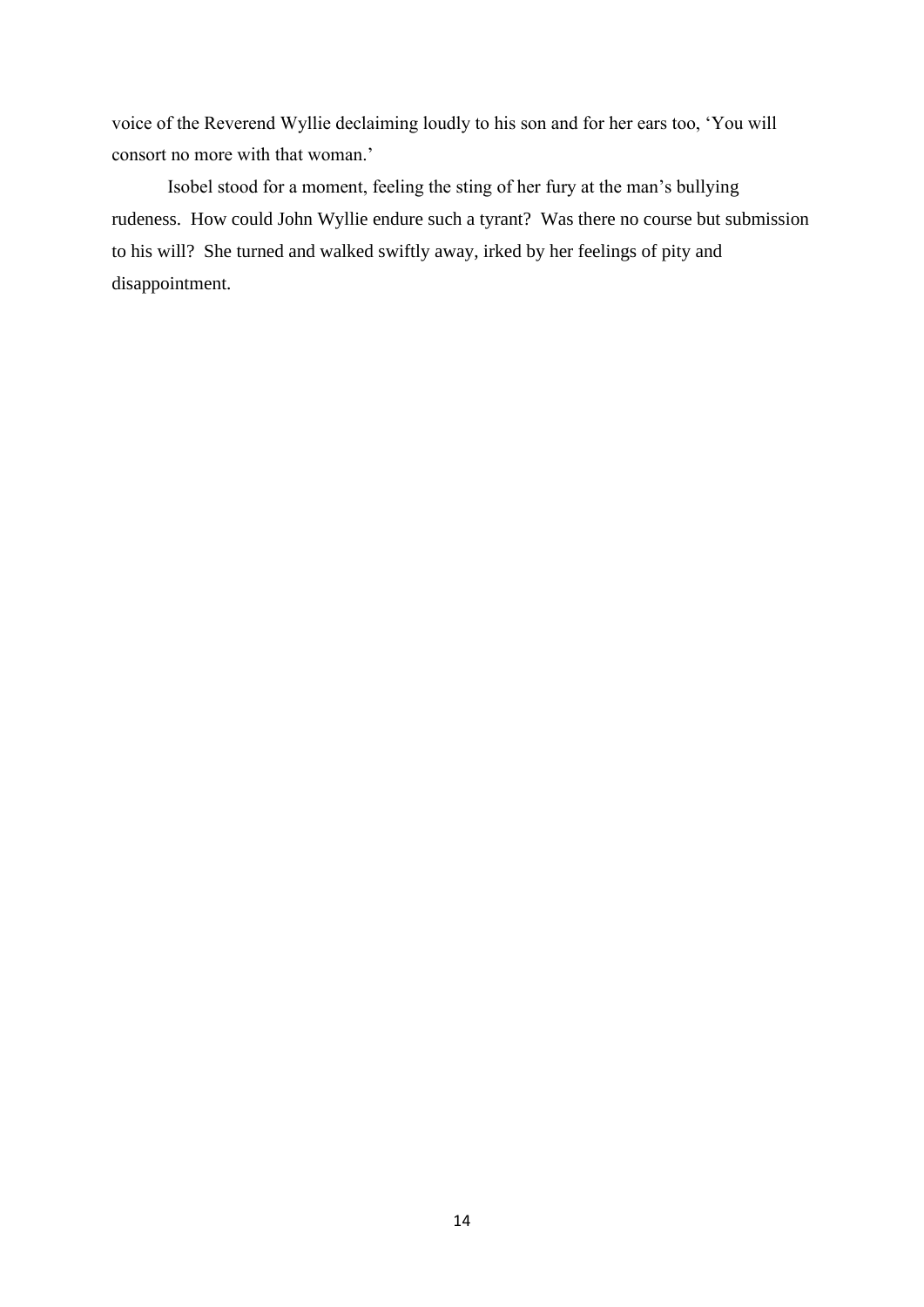## Chapter 3

'Did you find Master Fletcher's offer to your liking?' said John that evening at supper. He would risk provoking his father's wrath and haranguing tongue, for he was tormented by his desire to know whether the bookbinder's services were to be engaged.

His father lowered his knife against his plate and looked up. 'And of what interest is that to you?' he replied.

'I only wished to know if his price was fair,' John replied without meeting his father's eyes.

'I see,' said his father, his voice sour, 'and if I wanted to send word to him on this commission you would be glad to take it, I presume? For you, no doubt, wish another encounter with that pretty young whore you met upon the road.'

John leapt to his feet. He would not sit and endure this talk of Isobel.

'Excuse me, father. I'm not well,' he said and made to leave the table.

'Sit down,' his father commanded. 'I will not use the services of that man Fletcher. I know nothing of him, but a man who lets his daughter stray loosely about is not to be trusted. These are not people fit for association with us. I forbid you to visit that place again, nor to see that woman.'

John sat down again, knowing that there was little to gain from further disagreement. Compliance, he had found was the only strategy which allowed him to think at all clearly when castigated by his father's commands and rebukes. He hoped that the worst of his father's anger was burnt out and that meekness on John's part would placate him, even make him forget that last threat. Though he now remained outwardly cowed, inside he discovered a new sensation, like a small and imperceptible shoot which grows green from a desiccated winter branch. He thought of Isobel, a woman, just a girl, a mere craftsman's daughter who showed such independence of spirit to command her own life. If she had this power, surely then he too could take some command of his own?

John sat at the table, his supper finished, awaiting the moment when his father would release him from his company with a final prayer of thanksgiving as was his wont. This evening, however, the Reverend Wyllie drained the water from his cup, set it down deliberately on the table and stared at John.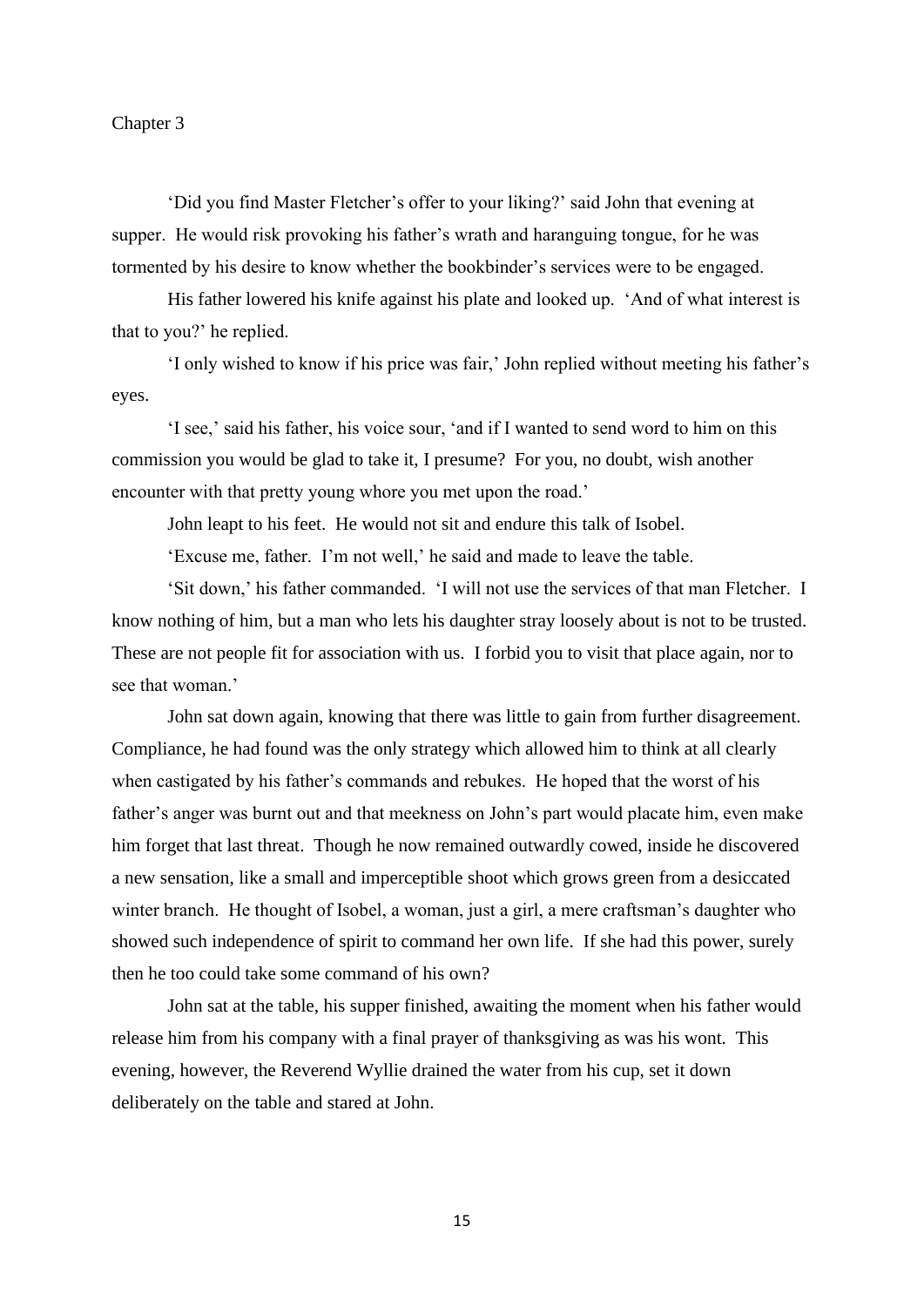'We must seek guidance from the Lord, seek strength to repel those powers of the Devil that would inhabit our minds. You are weak and feeble of will. Pray for the strength to hold firm against temptation. On your knees.'

John left the table and knelt down on the stone flags in front of the empty hearth and bent his head to pray. His father had made John's life a search for godliness. When he dwelt upon this fact, he felt the terror of the fate of the sinful. He had tried to live a life of righteousness and had adhered to God's commandments, all save one. Was it for this failure that he seldom found comfort, nor a sense of peace and oneness with God, but more a kind of bleak acceptance of life as a barren and lonely state?

'Lighten our darkness, O Lord.' He heard his father's voice above him and mouthed the words, though his mind refused to connect with the prayer, no matter how hard he struggled to force it. He thought only of Isobel Fletcher. He had never experienced such turbulence of mind, such unfamiliar feelings of compulsion, of desire to be close to a woman. He knew that it was the lust of his body which drove him, fired by her pretty face, her delicate mouth and her eyes which met his so directly. This was surely not all, however, for he and this lovely woman had conversed with what seemed to him an exchange of mutual warmth and understanding. But what did he know of women and the ways they enticed men to sin? Could a man seek his own pleasure and happiness and be truly righteous in the eyes of God? He wondered also if the Fletchers were godly folk and dreaded that they might be free thinkers or even worse, heretics. He dared not let himself consider this possibility.

At last, chilled and stiff, John rose from his knees and requested that he be excused, pleading the desire for solitary reading and contemplation. His father nodded grimly and went to the bookshelf from which he took a volume and turned the leaves.

'You would be best advised to remind yourself of the wisdom of Knox and others on the inconstancy and instability of women. Listen here, "Womankind is rash and fool-hardy; and their covetousness is like the gulf of hell, that is insatiable.".' He handed the book to John. 'Read and be warned; cleanse your mind of all filth.'

Once behind his closed door, John snapped the book shut and tossed it on to an oak chest in the corner. Then he lay down on his bed, turned his face to the wall and closed his eyes, discovering the thoughts of Isobel teeming in his brain, his desire for her stronger than ever. This disturbing delight soon transformed itself into rational ideas of how he might contrive to see Isobel again, without his father's knowledge and safe from his interference.

The next morning presented the perfect opportunity when, by luck, his father announced that he was to be gone from home for a day to visit another parish. John was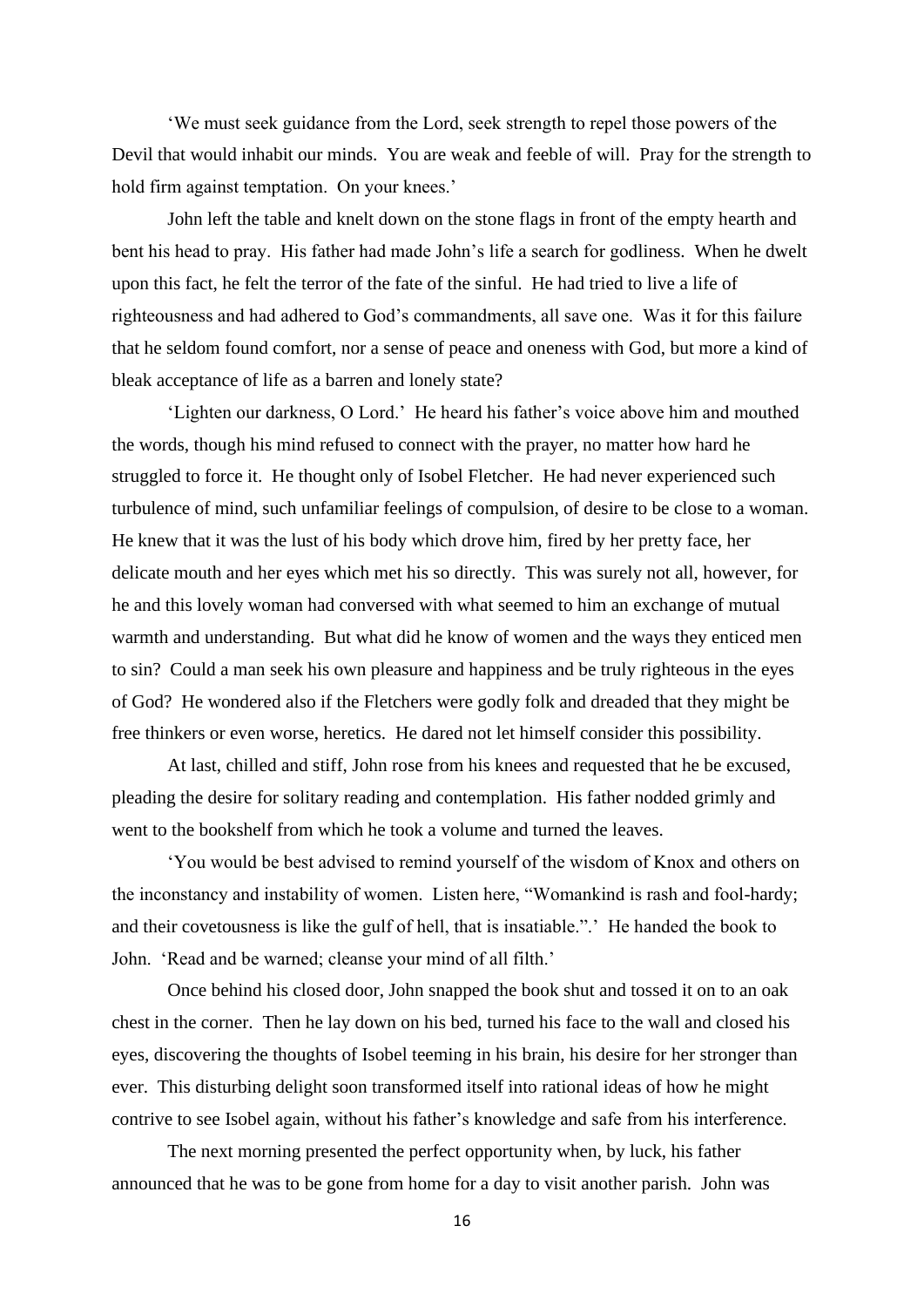filled with delight that this chance had arrived so soon. He also had a legitimate reason to go again to the Fletchers' workshop, even though it was to relay the news that his father did not wish to engage the bookbinder's services. As soon as he heard his father's horse's hooves on the road, he made himself ready, completing his toilet with extra care, finding an old looking glass and combing his hair. He brushed his coat and put on clean linen. He took up his bag of books, into which he put a small French grammar and a reader, then set off on the road to Edinburgh, burning with the anticipation of being with Isobel again.

Though the wind blew hard against him all the way, he was hardly aware of the duration of the journey, so fixed were his thoughts on Isobel. He created her image in his mind, the freshness of her skin, the smile on her lips, her soft grey eyes and the rich brown of her hair. He imagined giving her the French grammar with his promise of schooling in the language as she had wished. He did not dare to conjure anything beyond this stage. Would her father object to his attentions or her brother Thomas, as some brothers were jealous protectors of their sisters?

On entering the town, he had already resolved to absent himself from a session by Dr Cunningham on Aristotle's dialectics and hoped that this would be explained by sickness rather than idleness, as he was by habit and reputation a dedicated scholar. He rapidly descended the steep road from the city wall to emerge at the end of Candlemaker's Row where David Fletcher's shop lay.

As he approached, he felt his anxiety return and it cost him some courage to knock on the door. He worried too that the bookbinder might be displeased at the loss of a hoped-for commission. There was a pause and he heard voices within. David Fletcher came to the door, wearing his work apron on which he wiped his hands. He greeted John cordially.

'Master Wyllie, good day to you. Will you step inside?'

'Thank you, Master Fletcher,' John replied, pausing before divulging the news of his father's decision. 'I... he... deeply regrets any inconvenience caused...your time and labour….. and Mistress Fletcher's wasted journey, I…'

'Master Wyllie, don't concern yourself,' said David Fletcher with a casual reasonableness which John found wholly unfamiliar. 'It's common enough. I've been in this business for many years. People buy as they please and as they see fit. We're their servants. That's the way of business and the world. Think no more of it.'

'I thank you for your kind understanding,' said John from his heart. There was a pause during which David Fletcher returned to his bench and picked up a stack of papers. 'Is there something else I can help you with?' he said.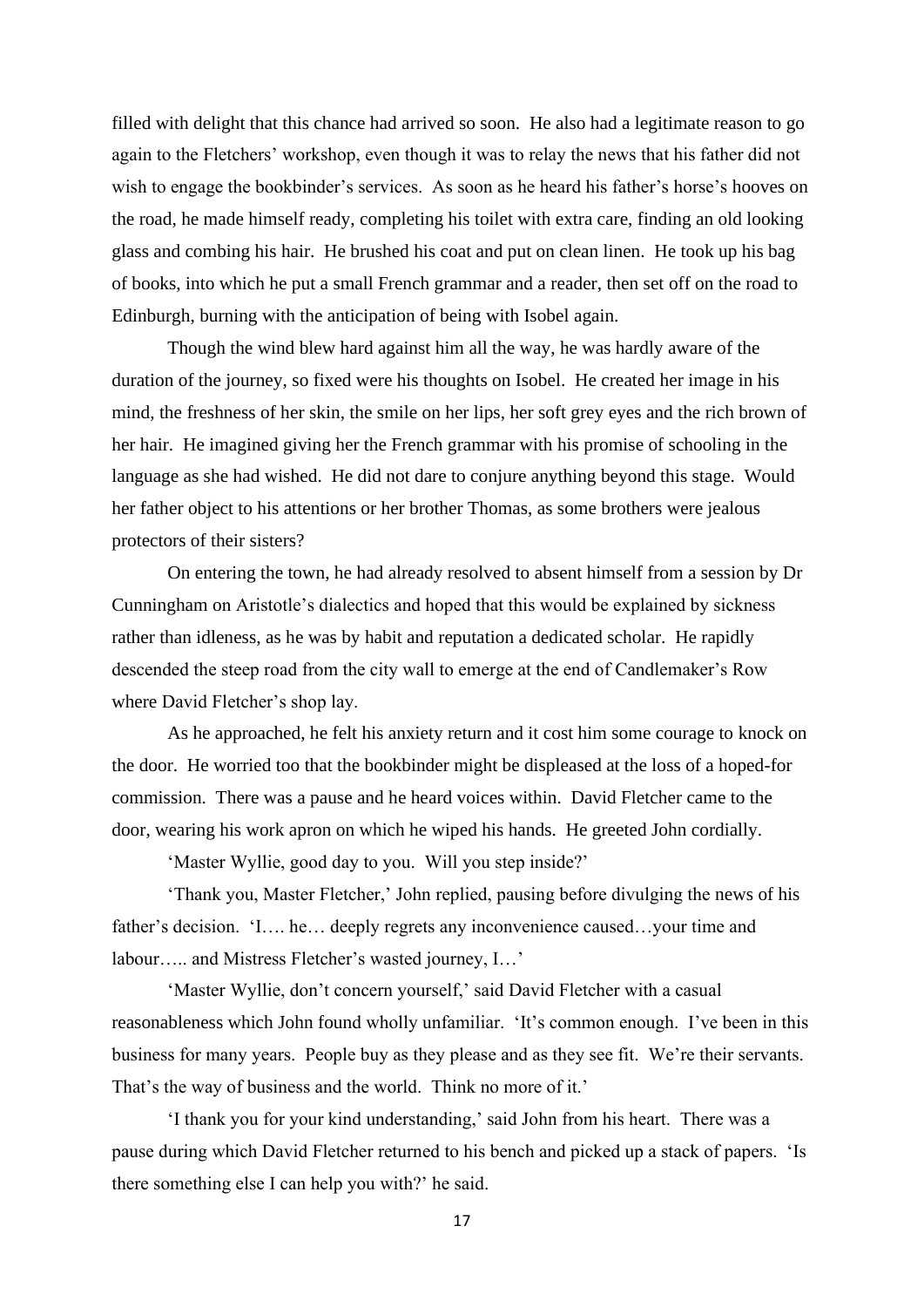'Master Fletcher, I wonder if your daughter…'

The man's face softened into a smile. 'Aye,' he said, 'I should have realised. I'm sure that she'd be pleased to see you, but she's not here. She's gone this morning on some errands, to the market, the Fleshmarket, I believe. Would you care to be seated and await her?'

John felt too restless to take up this offer and enquired if he might return at a later time.

'Aye, by all means, come back when you please. You'll certainly find her here in a wee while,' he said.

John thanked him and took his leave, resolving to go in the direction of the Fleshmarket, on the chance of meeting Isobel, though in the crowds he thought it unlikely. He passed the dismal sight of the Tolbooth prison and in the stocks a gaunt desperate man, hanging limply in his sackcloth of punishment. What crime had he committed John wondered, theft, fornication or even the breaking of the Sabbath? He had seen women here too, disgraced as scolds or accused of adultery. Dire warnings were these for passersby of the consequences of the sins of the flesh. He felt himself shiver with guilty thoughts, that his desire for Isobel was driven purely by his fleshly craving for her body, and that her loveliness was a wicked temptation which he must resist. This was his father's belief. She was forward and bold in her way, he had to admit, but there was at the same time a sincerity and honesty in her manner, which was surely not lewdness. Some preachers he had heard declared that the love between man and woman was divinely inspired, a reflection of the love of God for man.

He drew near to the Tron Kirk and by the narrow Niddry's Wynd found himself at the entrance to the Fleshmarket, a partly roofed quadrangle abuzz with activity, packed with hawkers, shoppers, stalls and carts. He joined the throng as they pushed in between the wooden stalls. The press of people set one lurching, swinging a row of dead fowls hanging by their necks into a rhythmical dance. Ripening meat, bloodied or brown, on slabs and platters or hanging on hooks, seasoned the air with a metallic stench. The cobbles were shiny with blood and under a wooden hand-cart two thin dogs licked up slivers of guts, until a rough shout and a boot on their rumps sent them off yelping. He would never find Isobel in all this, he thought, pushing on and scanning the multitude of heads of women, white caps, plaids, shawls. He would know her again in an instant, for the picture of her was alive in his mind as he searched the crowd with growing desperation.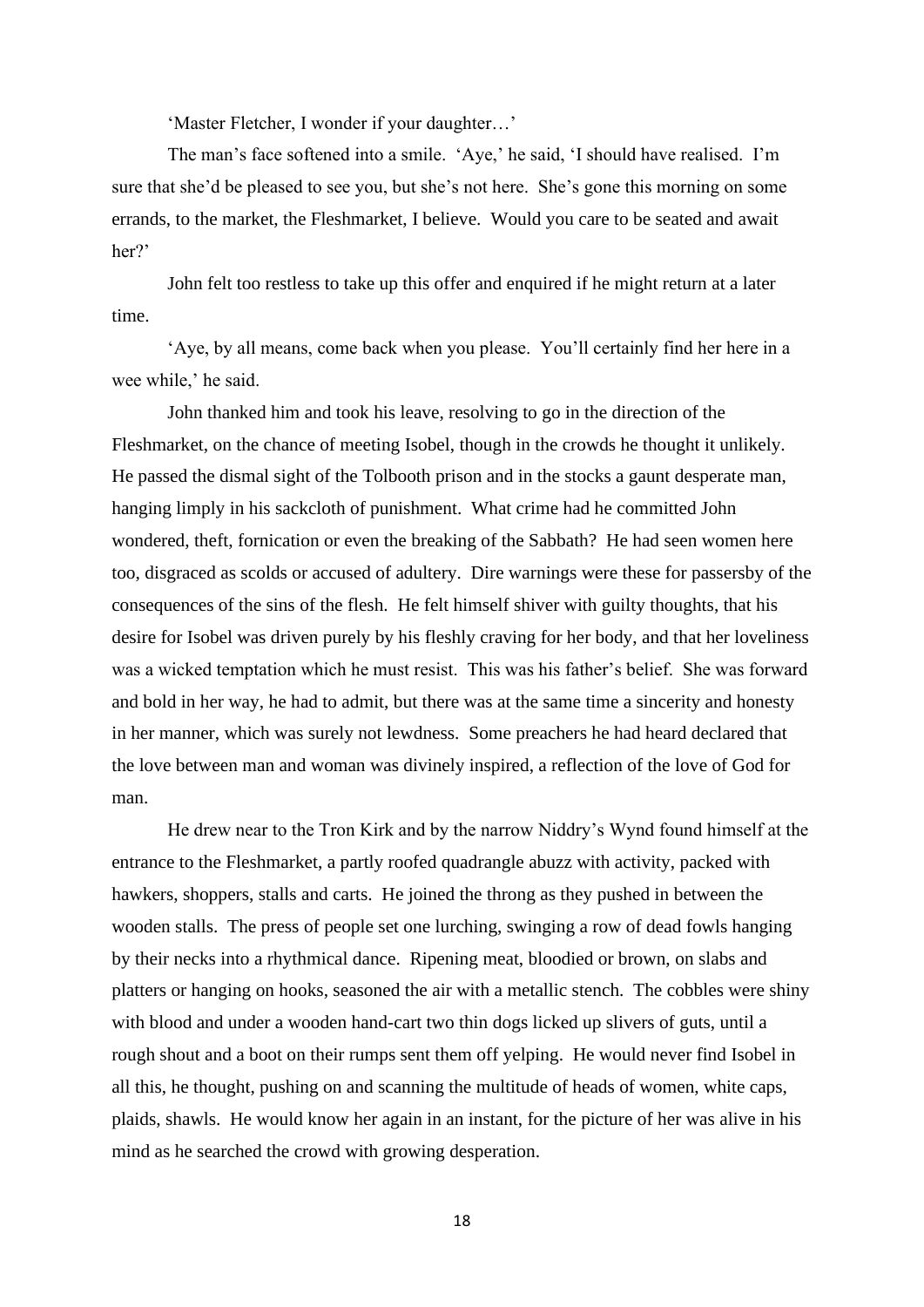He reached the edge of the market where most of the stalls ended and the crowds of shoppers had thinned and then to his delight, he saw her. She was standing at a stall selling salted meat and was talking to the vendor. She wore her white cap, her hair tucked away from her face and her plaid of red and green wrapped around her with one end draped over her shoulder. She took her purchases from the man and bid him goodbye, then turned away from the stall and headed off, weaving back across the square.

At that moment he cared for nothing but to be beside her and pushed his way as quickly as he could through the crowd, for fear she might disappear. Like a starving man, driven mad by hunger, who sees a crust of bread within his reach, he made after her and saw her turn into the narrow alleyway of Martin's Wynd.

He was running now, dodging past people and raising some stares, almost slipping on the slime of the cobbles in his haste, but soon he was at the end of the alley down which she was retreating. Would she take fright if he suddenly called to her or approached her from behind, he wondered, but thought how furtive it would be to follow her in silence.

'Mistress Fletcher,' he called, hoping that his voice would carry. She turned and stopped.

'Good day, Master Wyllie,' she said and her smile made his heart race. But he was determined not to play the tongue-tied fool of their previous encounters.

'I'm glad to find you,' he blurted, approaching her. 'I called at the workshop. Your father told me where you had gone.'

Her eyes were upon him but she said nothing. 'Mistress Fletcher, I come to apologise for the manner of our parting when we were on the road,' and here he felt the embarrassment of this moment return. He knew what he wished to say about his father's conduct, but was unable to utter words of disrespect. 'My father was surprised to see us and was taken aback, when he met you. I deeply regret any offence....'

She smiled again. 'It is no matter. It was perhaps foolish of me to do an errand fit for a messenger boy. Your father must have thought it unbecoming.'

'Mistress Fletcher, you are generous in your judgments of others.' The idea that Isobel Fletcher could be judged unbecoming by anyone, even his father, struck John as outrageous. She looked down for a moment and he thought that he saw a small blush rise to her cheek.

Emboldened, he risked stating the second part of his quest. 'I also wanted you to have this,' he said, pulling out the French grammar from his bag. She took it gently in her hands.

'Master Wyllie, this is so kind.' She turned a smiling face to him.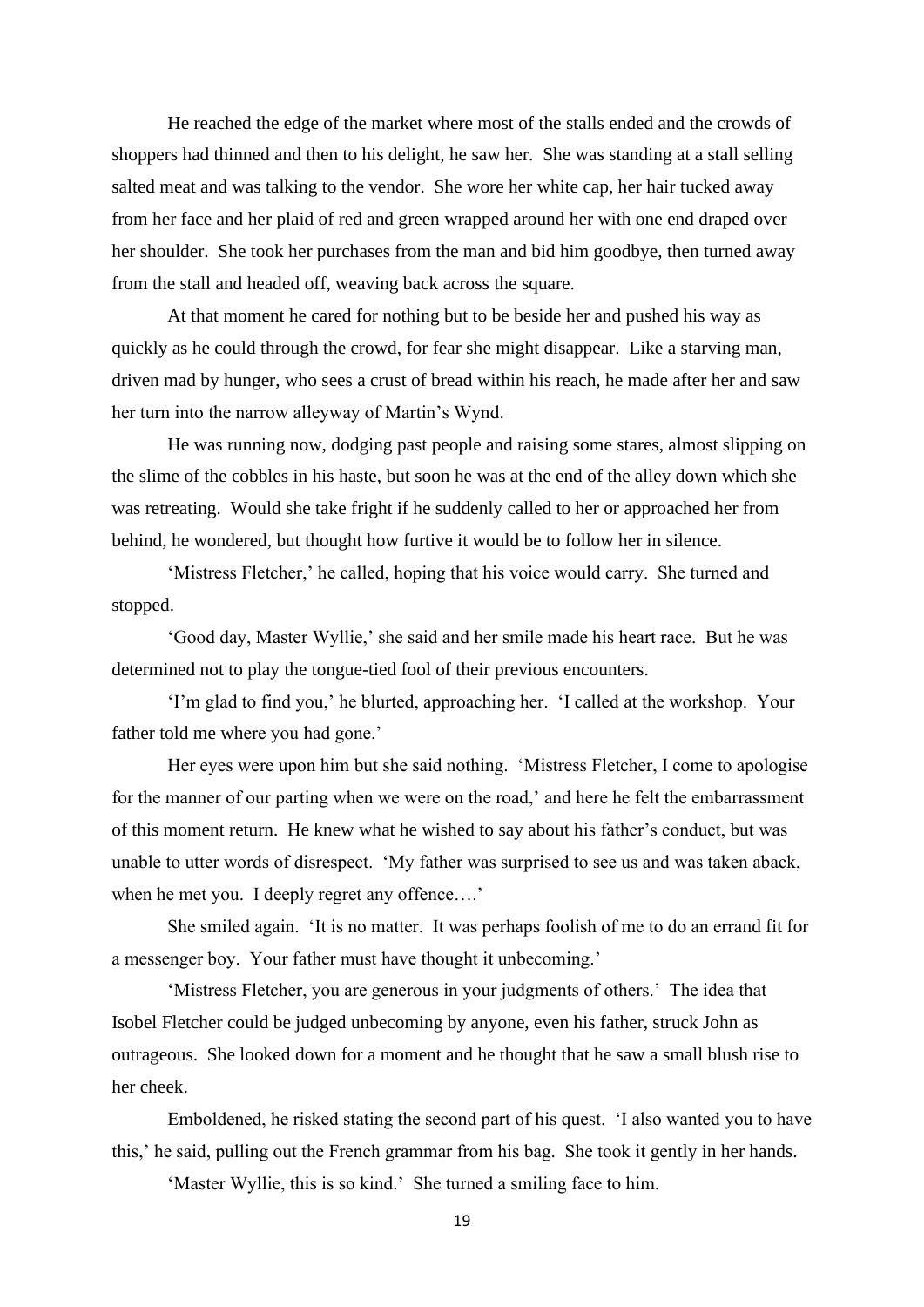'And my offer still stands, to teach you French,' he continued, feeling the pounding of his heart, 'if that is your wish and if your father would permit it, of course. I come most days to the city, to read in the library or for sessions at the college. If you could find some time free ....'

He found himself walking by her side again, in a state of happiness beyond anything he could imagine. She had some errands still to do and, to his delight, she let him accompany her back along the High Street, though the press of people, animals and vehicles fractured their talk, until they drew near to Candlemaker's Row. Here she suggested they take a path through Grey Friars Kirkyard for the greater quiet it would afford them. Relishing this chance to prolong their time together, John wondered fondly whether this too was her intent. They entered by the arched gateway into the graveyard, where grassy mounds and grey stones marked the many resting places of the dead. Passing the squat, stone church, they took a path under the shade of some elms, their pace slowing in the quiet seclusion.

'Though it's a place that has seen much sadness and suffering, I find it calm and peaceful,' said Isobel, looking round. 'It was a garden long ago, a place for contemplation.'

'Aye,' he said, gazing at her, 'are you much given to contemplation?' supposing that she sought spiritual comfort within these grounds where the Covenanters had stood firm for their faith and suffered for it.'

'Oh no,' she said with a smile, 'my mind is too much given to waywardness, not disciplined by scholarship and scripture like yours.' He sensed a note of gentle teasing but when his eyes met hers there was a candour in her look, not of mockery but, though he could not quite believe it, admiration.

Greedy with desire to know more of her, he begged that she tell him about her craft. She spoke with joy and pride about the stages of taking a book from its bare, loose pages to a complete volume, bound and finished as a work of art. He was amazed at how vast was her knowledge for one so young and how her vibrancy, her vitality, so strange and wonderful to him, flowed through her talk.

They reached the far wall which marked the boundary of the Kirkyard, though John had been scarcely aware of the distance they had covered. She too, absorbed, eyes bright with attentiveness, also seemed careless of the passage of time, happy for them to sit down together upon a stone bench by the wall. She questioned him about what he had read of the ancient poets, his favourite tales from Homer and Virgil. She told him too of her own reading tastes.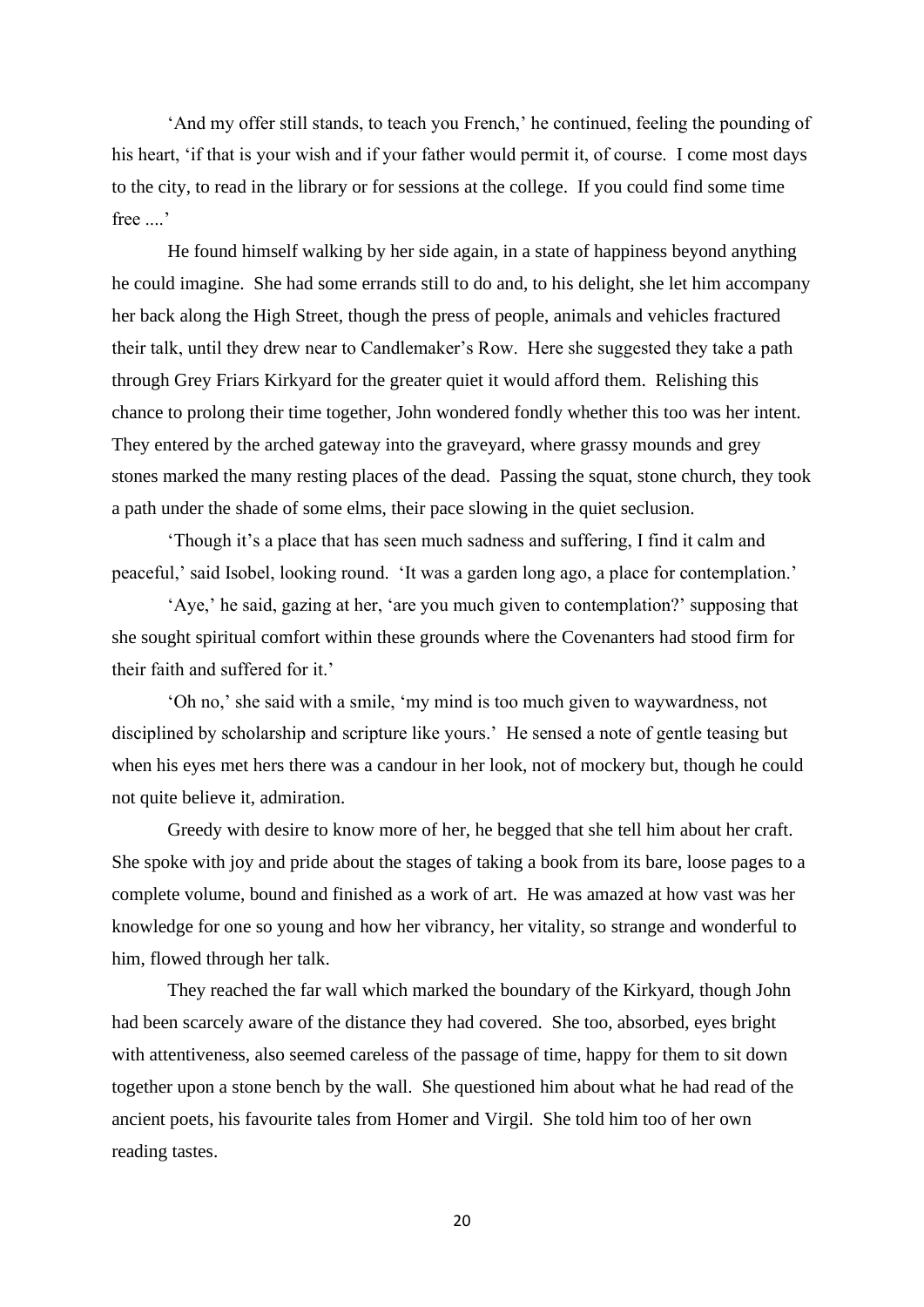'I find myself drawn by works of poetry in Scots and in English too,' she said. 'Do you know any verses by Drummond of Hawthornden?'

'No, I have not read such things, Mistress Fletcher,' he confessed and was shocked at his own reaction that she should enjoy what his father called works of profanity. That she should read with such ardour and be so fearless in her choice of material perplexed him, though he was drawn strongly, enticed by her talk of such things.

'And I love the old ballads too,' she continued, seeming to disregard his ignorance. 'I know that they talk of old ways, tales of past and pagan times, bravery and blood.' She broke off suddenly and blushed.

'Forgive me, Master Wyllie, I forget myself. You must think me a silly creature, filling my head with nonsense.'

'No,' he protested, 'you speak of things of which I have no notion, but would dearly wish to know more. My life has been much ....confined....', and he found himself unable to continue, in case he confessed too much and she would discover the narrow bleakness of his life until now.

She looked at him earnestly. 'Please call me Isobel, if you wish, that is if you will permit me to call you John.'

He was overwhelmed that she should speak to him like this, that she should wish to be acquainted with him and offer this degree of intimacy. But his joy was mixed with anguish. He felt the heat come to his face when she rose from the bench, saying that she must return home. He stood up, wondering how he could take his leave of her, so choked as he was with disappointment. But she transformed his anxiety to delight again.

'Come, we are near to our house,' she said. 'Would you care to step in and take some refreshment? I know that my father and mother would be pleased to see you. Thomas would wish to meet you too but he will likely be at the University today. He's always at his books. I wonder that you have not met him.'

'I would very much like to make his acquaintance,' John said with genuine feeling.

'I'll ask him to seek you out,' she said brightly as they approached the door of the shop.

The Fletchers lived in apartments directly above their shop. Stone stairs at the side of the building gave access to the different storeys. Their rooms were on the first floor and Isobel led John into a snug kitchen, warmed by a fire, where a handsome, fine-boned woman sat sewing at a plain table. She rose as they entered with a look of friendly curiosity at John.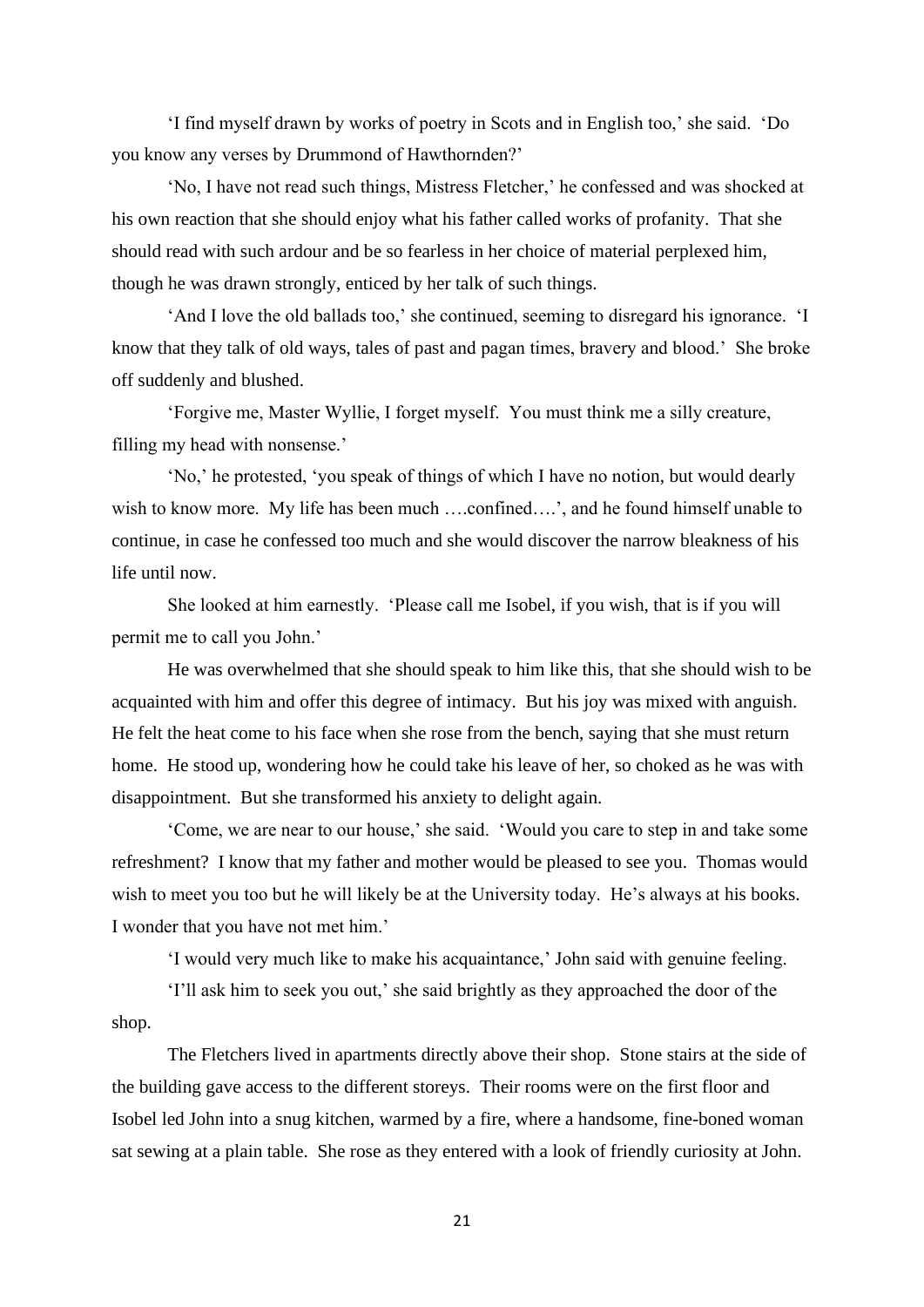'Mother,' said Isobel, 'this is Master Wyllie. He is a student at the University, though he is not acquainted with Thomas, at least not yet.

'You are right welcome, Master Wyllie,' she said with a smile.

John bowed. 'Thank you, Mistress. You are kind,' he said feeling his colour rise under the woman's gaze.

'Isobel, take your guest into the parlour, for there's a fire made up in there too,' said Mistress Fletcher. 'Will you take a cup of ale, Master Wyllie?'

Isobel took him into the small dark room, furnished with an oak chest, some chairs and a dresser with shelves containing a number of books. She lit two candles upon the mantelshelf and John watched as the yellow glow illumined her neat profile, thinking that this was the warmest most comforting place he had ever been. For the brief moments of Isobel's absorption in her task, John could not unfix his eyes from her. Her waist was slender, the curve of her breasts made smooth contours which he would have delighted to trace with his hand. He longed to stand close to her again. The door opened to admit David Fletcher, who nodded at John.

'You found her then, I see,' he said with a smile, taking up a clay pipe from the fireside.

John passed a pleasant hour in the company of the Fletchers, whose manners he found easy, their hospitality generous.

'So you return each day to Morningside, Master Wyllie?' said the bookbinder, knocking the ash from his pipe on the hearth. 'The walk must be hard on your shoe leather.'

'Aye,' said John, 'but it is bracing for the body for I spend too many hours bent over my books.'

'Aye, true, that's the fate of a scholar,' he laughed.

'Have you brothers and sisters at home, Master Wyllie?' asked the bookbinder's wife.

'No, Mistress, I have none. It is only my father and myself,' said John, hoping that the kindly and curious people would probe no further into his family circumstances. Isobel came swiftly to his aid with a change of subject.

'I've just finished binding an interesting work, an historical one, a life of poor Queen Mary. I've been reading a little of her sad exile in England.'

'Aye,' said Jean Fletcher, 'is it true that she was parted from her bairn at his birth and never saw him again? What a miserable thing.'

'What's this wife? Pity for a papist queen?' said David Fletcher with a mischievous wink at Isobel. 'You mean that papists have the same feelings as we do?'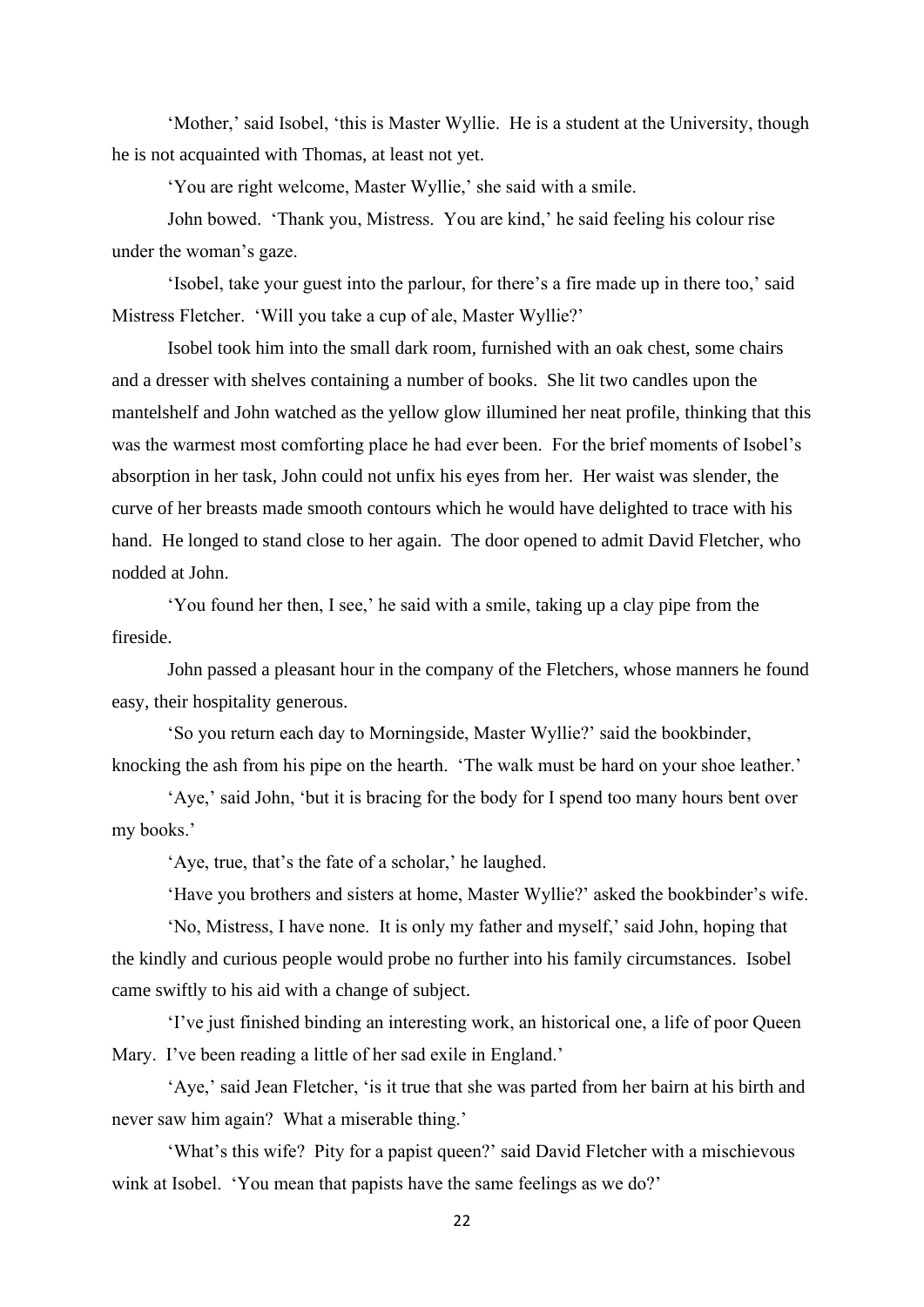Jean Fletcher tutted and shook her head good-humouredly at her husband. John had never been in a household such as this, where people's thoughts and opinions were openly voiced, even welcomed, not strangled by pieties. They exchanged talk with him as with one known to them all of their lives. Then Isobel rose and went to the dresser, returning a moment later with a small leather-bound volume.

'I've a mind to educate you too, John, if you're to teach me French,' she said with a smile.

'Isobel, what are you doing, leading this serious young scholar astray?' said Jean Fletcher in mock disapproval.

''Tis only a book of some of my favourite verse,' she replied. 'John has read only the poetry of the ancients, and nothing in Scots or English.'

'I suppose there's no harm in it,' said her mother, 'though, I'm no great reader myself, I must confess, so what would I know?'

'Well, I think that while we have our wits we should read all of the fruits of men's minds, to better judge those of value and worth. Would you not agree?' said Isobel.

John had no ready answer to such a challenge which in his father's house would have led to a whipping.

At the door to their apartment, as Isobel showed him out, John longed for words fitting to their parting. He paused at the top of the stairs, looking at Isobel framed in the doorway.

'Mistress −Isobel, I thank you − .'

'John,' she said taking a step closer to him, 'I have enjoyed our time today, but we meet on the next occasion for more serious business, do we not?'

'Aye, of course,' he faltered, feeling the heat rise to his face, 'but there may be joy in serious study too, do you not think?'

'Yes, I do,' she replied with a smile.

He hardly noticed the physical reality of his journey home, so busy and besotted were his thoughts of Isobel. He carried Isobel's book inside his coat, close to his chest and thought with delight of their next meeting arranged for the following week, to start on the study of the French language. How could he pass the time until then? He did not wish to return home straight away and stopped instead and sat on a boulder at the side of the path. He took out the small book. It had a plain, soft, brown leather cover with delicate gold-tooled flower motifs on the front and marbled paper-lined boards inside. On the back was a tiny gold symbol